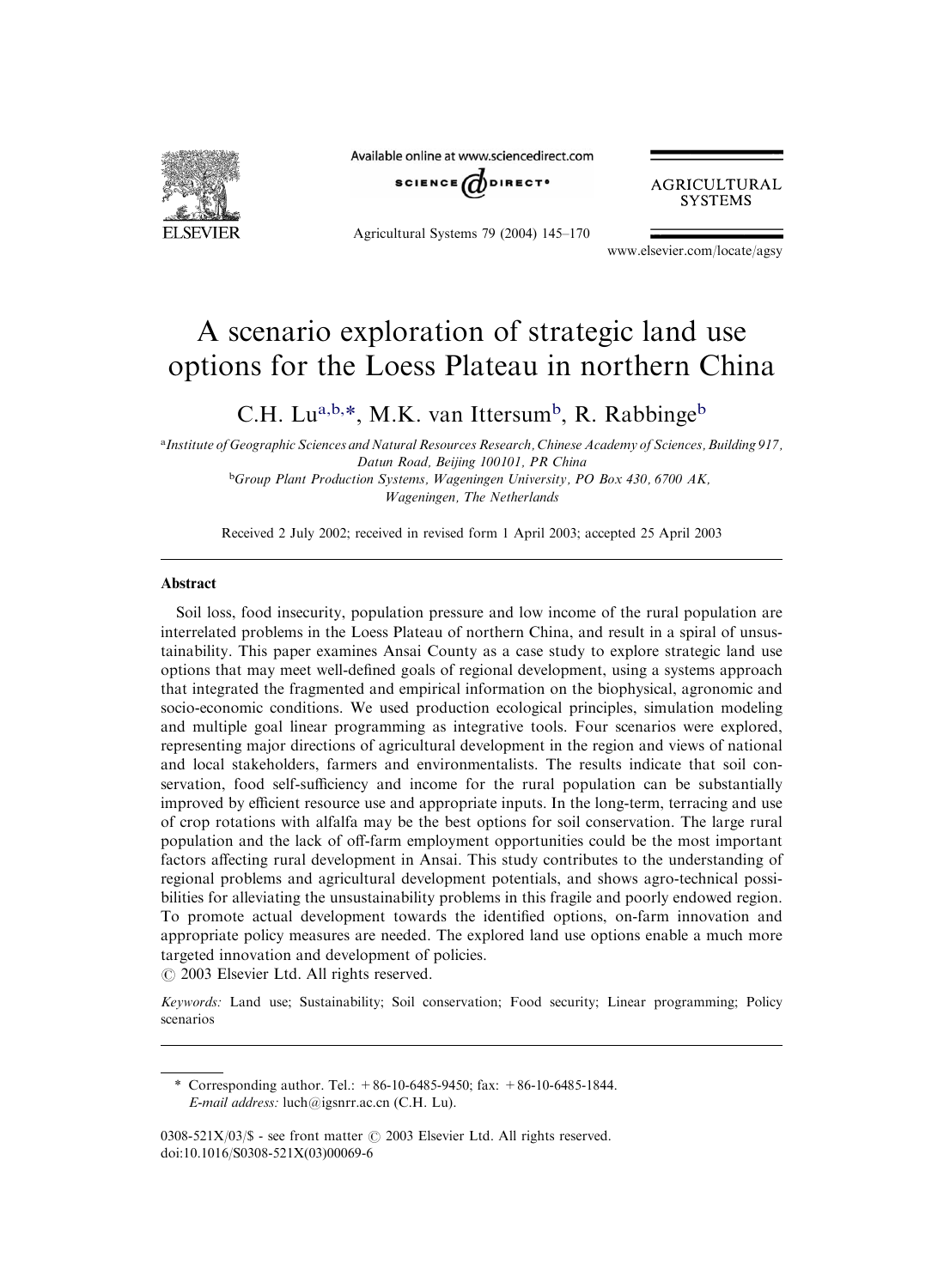## 1. Introduction

Food security and sustainable development are two fundamental and strategic goals in China. Several studies indicate opportunities for China to realize these goals ([Cao et al., 1995; Luyten et al., 1997; Heilig, 1999](#page-23-0)), however, great challenges exist (Brown, 1995). Among the factors that may heavily affect a food secure and sustainable development (Brown, 1995; Heilig, 1999; Hubacek and Sun, 2001), land degradation is a crucial one, particularly in the western areas of China, including the Loess Plateau.

The Loess Plateau is located in the mid-upper reaches of the Yellow River and extends between a latitude of  $35-41$  °N and a longitude of  $102-114$  °E, with an area of 0.63 million  $km^2$  and a population of 82 million ([Du and Gao, 1992; He et al.,](#page-23-0) [2003\)](#page-23-0). The plateau is covered by deep loess deposits (over 100 m), and characterized by hilly terrains with an elevation between 1000 and 1600 m a.s.l., and a semi-arid climate with an annual precipitation between 400 and 600 mm in most parts. Problems with soil erosion, food insecurity, population pressure and low income/poverty of the rural population are major obstacles for sustainable land use in the region (e.g. [Tang and Chen, 1991; Du and Gao, 1992; Zhang et al., 2002](#page-25-0)). These problems are interrelated and each problem is often enhanced by others. This can be illustrated by familiar sayings in China, such as 'the poorer the population is—the more (marginal) land will be reclaimed, and the more land that is reclaimed—the poorer the population will be', and 'the poorer the population is—the higher the birth rate will be and the higher the birth rate is, the poorer the population will become'. The consequences of the adverse factors can be presented as a spiral of unsustainability ([Rhoades and Harwood, 1992; Rabbinge, 1997](#page-24-0)), in which each factor is not only the result, but also often the cause of other problems. Breaking of this unsustainability spiral requires strategic options for more efficient and sustainable use of land resources and appropriate policy measures.

As a first step towards strategic innovations in agriculture and formulation of specific policies, it is essential to explore bio-physical and technical opportunities under different priorities of societal, economic and environmental objectives using a systems analysis method capable of integrating biophysical and socio-economic information [\(Van Ittersum et al., 1998](#page-25-0)). Such an exploration can reveal possibilities of agricultural development and help policymakers and stakeholders making choices by showing the consequences of different policy directions.

This paper presents a systems analysis of future land use for the case of Ansai County in the Loess Plateau. Ansai faces land use and development problems that are typical for the hilly Loess Plateau and is relatively data-rich. Much empirical and experimental research has been carried out in Ansai on land resources, soil erosion and agricultural production, but it is often of a fragmented nature. Ansai was therefore a suitable case region to operationalize a method for exploring land use options for poorly endowed and fragile areas with soil erosion, lack of opportunities for off-farm employment and food insecurity as major environmental and societal issues.

[Section 2](#page-2-0) of this paper describes general conditions in the case area, its problems and possible policy scenarios, followed by a description of the research methodology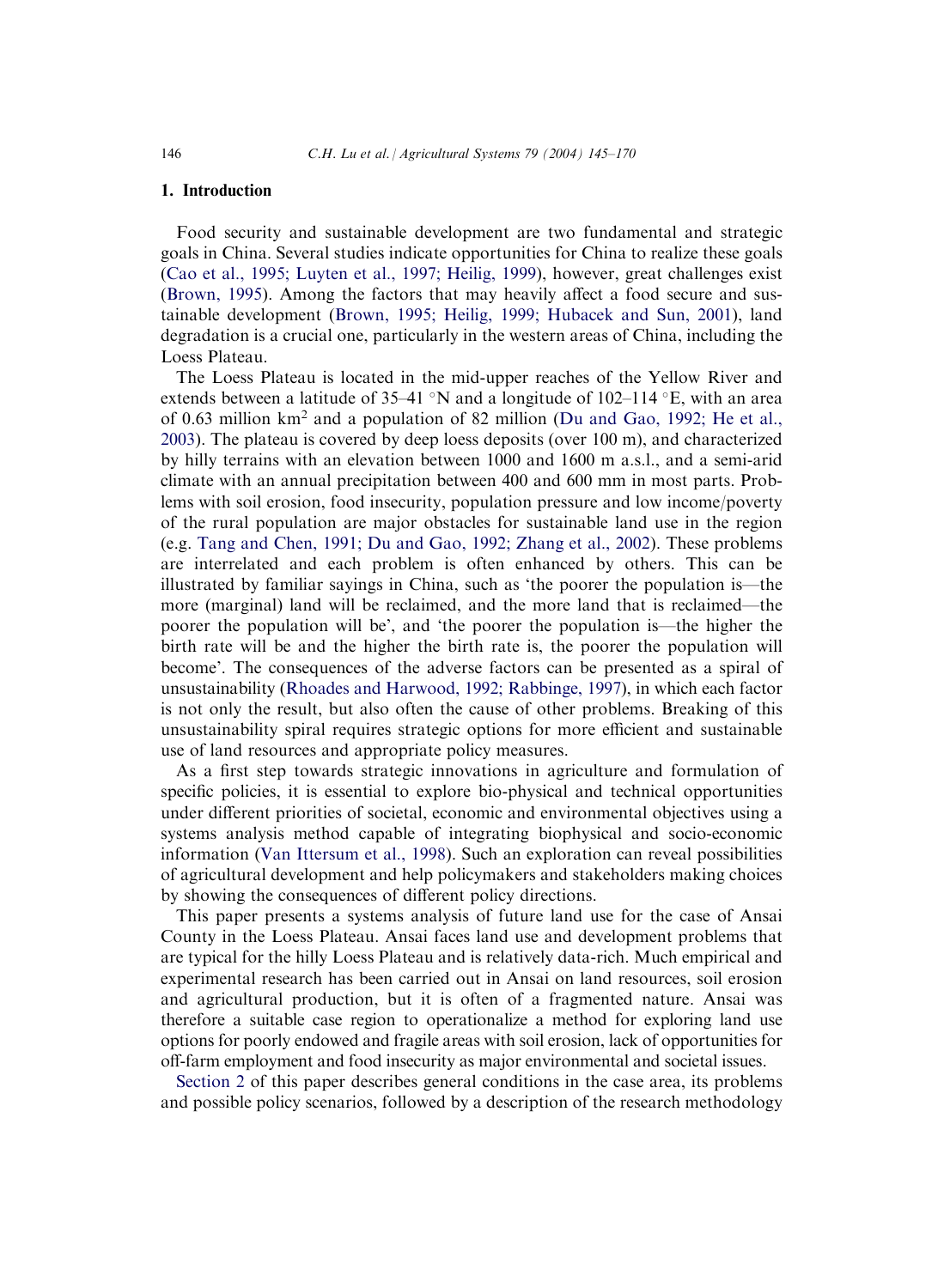<span id="page-2-0"></span>concerning identification and quantification of production activities, objective variables and basic constraints integrated in a multiple goal linear programming (MGLP) model in [Section 3](#page-4-0). Next, model results are presented in [Section 4.](#page-13-0) Finally, highlights of the scenario results and policy implications are discussed in [Section 5](#page-20-0).

#### 2. Problems and policy scenarios

#### 2.1. Site description

Located between  $36^{\circ}31' - 37^{\circ}20'$  N and  $108^{\circ}52' - 109^{\circ}26'$  E and covering an area of 2951 km<sup>2</sup>, Ansai is a typical county characterized by semi-arid climate and hilly loess landscape in the Loess Plateau. The county has a mean annual precipitation of 520 mm and mean annual temperature of 8.6  $\degree$ C, with apparent seasonal variation (Fig. 1). Of the total rainfall, 74% falls in the rainy season from June to September. The land surface, mostly at an elevation between 1200 and 1500 m a.s.l., is highly dissected by deeply incised gullies with about 95% of the area being hilly land, and ca. 5% floodplains. Soils in Ansai, formed on deep and loose loess sediments, have a rather homogenous silty loamy texture. The agriculture comprises crop, livestock and orchard production systems. Arable farming includes the growth of millet, winter wheat, potatoes, corn and soybean, mostly on sloping lands without irrigation. Animal husbandry mainly comprises pigs, sheep and goats, and draught animals of cattle and donkeys. Sheep and goats graze on grasslands in summer and are fed indoor in winter, and other animals are mainly raised in stables. Milk and beef production is not practiced in the region. Orchard systems comprise mainly



Fig. 1. Monthly average of minimum and maximum daily temperature and rainfall at the Ansai Meteorological Station.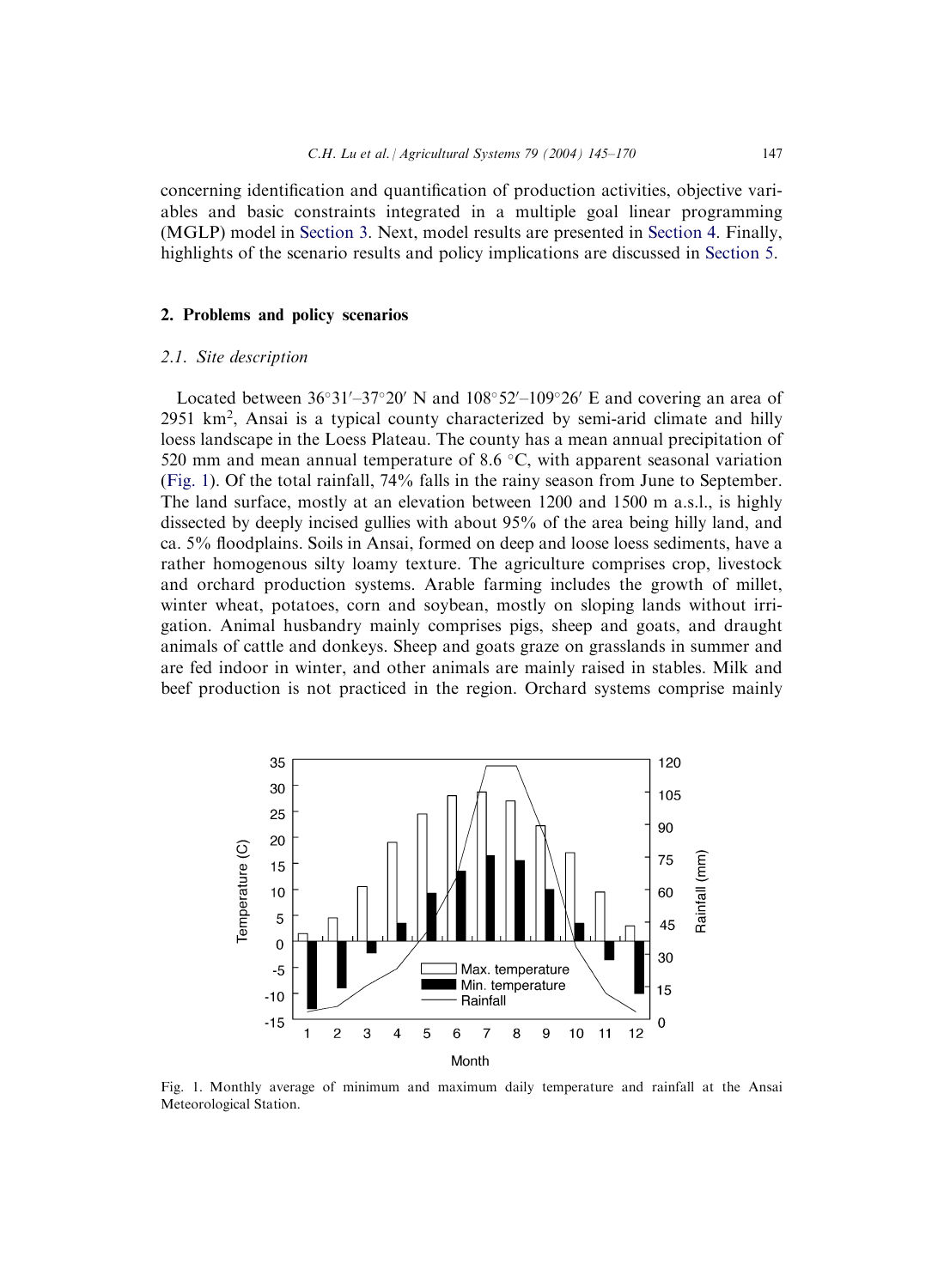<span id="page-3-0"></span>apple and some pear production, practised on floodplains and on hilly slopes near the main roads.

## 2.2. Land use problems and policy views

Rural development in Ansai involves interrelated issues typical for the Loess Plateau region, such as indicated in the introduction section. The problems are largely caused by the rapid population growth. In the third census, held in 1990, total population in Ansai was  $14.7 \times 10^4$  persons or 50 habitants per km<sup>2</sup>, more than twice the  $6.0 \times 10^4$  persons in the first census of 1953. This high population growth greatly increased food requirements and employment pressure, resulting in extensive cultivation of marginal lands. According to [Tang and Chen \(1991\)](#page-25-0), slope cropland area in Ansai was increased by 2.8 times in 1985 compared with that in 1964. In the late 1980s, a total of 0.12 million ha accounting for 41% of the county area [\(Chen, 1988\)](#page-23-0) was cultivated with crops, 89% of which had a slope gradient from 19 to 70%. Although croplands have been partly converted to apples and forest/grasslands in the past decade (as a result of government programs), the cropland area in 2000 was still 0.10 million ha (land monitoring data of the Ministry of Land and Resources of China). As non-agricultural production sectors such as rural enterprises are hardly developed, most labor in Ansai (86% of the total labor in 1998) is involved in the cropping-dominated agriculture. A lack of opportunities for off-farm employment and income-generation has caused problems such as rural unemployment, poverty and shortage of capital for agricultural inputs. Insufficient inputs reduce agricultural productivity, and thus are associated with low income and food insecurity, and quite often with an expansion of croplands to ensure self-sufficiency, which is deemed crucial for the rural population due to the relatively isolated conditions (steep terrains and poor infrastructure) and traditional ideology.

To alleviate these problems and to reverse the unsustainability spiral, changes in the current land use are required. The required and feasible changes depend on policies and preferences of different stakeholders, such as decision-makers and farmers. By reviews of literature and planning reports (e.g. [Peng et al., 1991](#page-24-0); Tang and Jing, 1992; [CAAC, 1993; OPGS, 2001\)](#page-23-0) and interviews with local officers and farmers in the late 1990s, we formulated four scenarios abbreviated as *Nat, Loc, Farm* and Envir, representing major potential directions of agricultural development in the region.

- *Nat*: This scenario concentrates on soil conservation by promoting restoration of the destroyed natural vegetation. For this aim, arable farming should be practiced with the most efficient techniques regarding soil loss control and crop productivity, and be restricted to the most productive land units, to increase the area available for nature conservation. This scenario is in line with the *national* goals of the so-called 'ecological construction/restoration', by converting marginal farmlands to their original forms of land use (forests, shrubs or grass).
- Loc: This scenario accords priority to employment in agriculture and crop production. Traditionally in Ansai, both farmers and the government always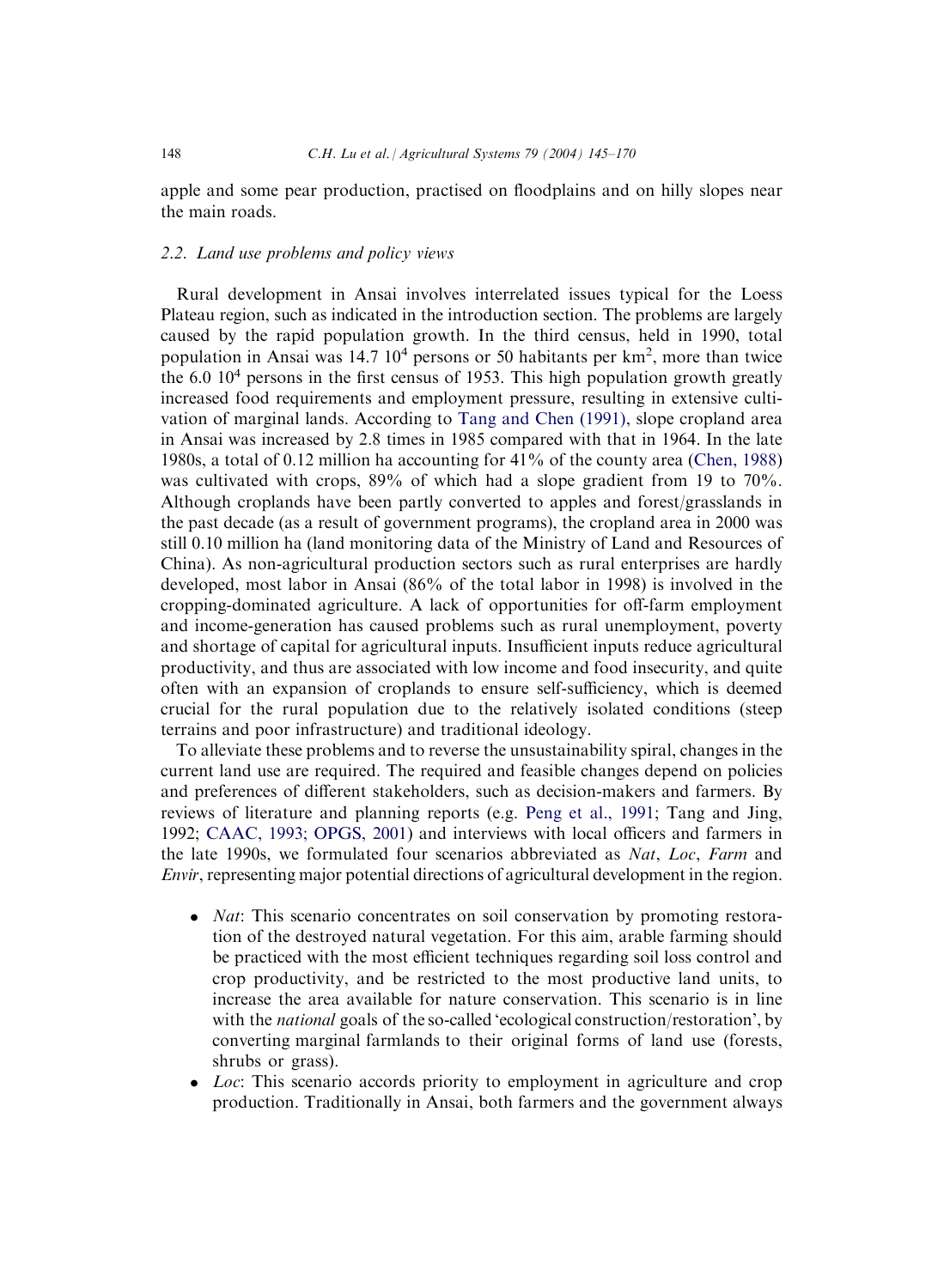<span id="page-4-0"></span>address crop production due to food insecurity problems. This scenario favors continuation of current labor-intensive and cropping-based agriculture and seeks food security, as traditionally prioritized by local communities and farmers.

- Farm: This scenario aims at increasing profits of agricultural production, i.e., the ratio of total net return to total inputs in monetary terms should be as high as possible. This scenario may represent a general goal for agricultural production from a farmers' point of view.
- $\bullet$  *Envir*: Under this scenario, use of biocides, fertilizer N and machinery is kept as low as possible to serve environmental aims, through an integrated use of the land resources. This scenario uses concepts of organic or ecological agriculture that emphasize low use of agro-chemicals (fertilizer N and biocides). This scenario may seem most appealing to environmentalists.

## 3. Methodology

The methodology was based on concepts in production ecology ([Rabbinge, 1993;](#page-24-0) [Van Ittersum and Rabbinge, 1997](#page-24-0)), a target-oriented approach for quantification of alternative land use systems (production activities) and an MGLP model for an integration of all information ([De Wit et al., 1988; Rabbinge et al., 1994; Bouman et](#page-23-0) [al., 1998](#page-23-0)). The core of the methodology is to confront biophysical possibilities for land use with societal objectives and constraints, using an MGLP model that generates strategic land use options for different priorities with respect to the societal objectives and constraints. The methodology [\(Fig. 2](#page-5-0)) included the following major components/steps. The first one was identification of land use problems and policy issues by literature study, stakeholder interviews and field surveys, from which regional land use scenarios and objectives [\(Section 3.1](#page-5-0)) were formulated concerning future regional development. Next, future-oriented production activities were defined that meet different objectives related to environmental protection, productivity, employment and income, taking into account land suitability and feasibility of agro-technologies and socio-economic conditions ([Section 3.2](#page-6-0)). In the quantitative land evaluation, suitability of different physical environments (land units) was quantified for various land use systems under potential, water-limited and N-limited production situations [\(Lu et al., 2003](#page-24-0)). The quantitative information in combination with literature data and expert knowledge was then used for determination of the input–output coefficients of production activities [\(Section 3.3](#page-7-0)). The next step was the development of an MGLP model with all the production activities, objective variables, and resource (land and labor) and demand (for food and firewood) constraints ([Section 3.4\)](#page-10-0). After model testing, iterative analyses were conducted to determine the solution space and trade-offs among the objective variables under various basic constraints, to serve the definition of scenarios/policy views. The final step was the implementation and evaluation of land use scenarios ([Section 3.5](#page-12-0)).

In this study, we assumed a time horizon of 2020, meaning that production activities considered ([Sections 3.2 and 3.3](#page-6-0)) may not all be feasible in the very near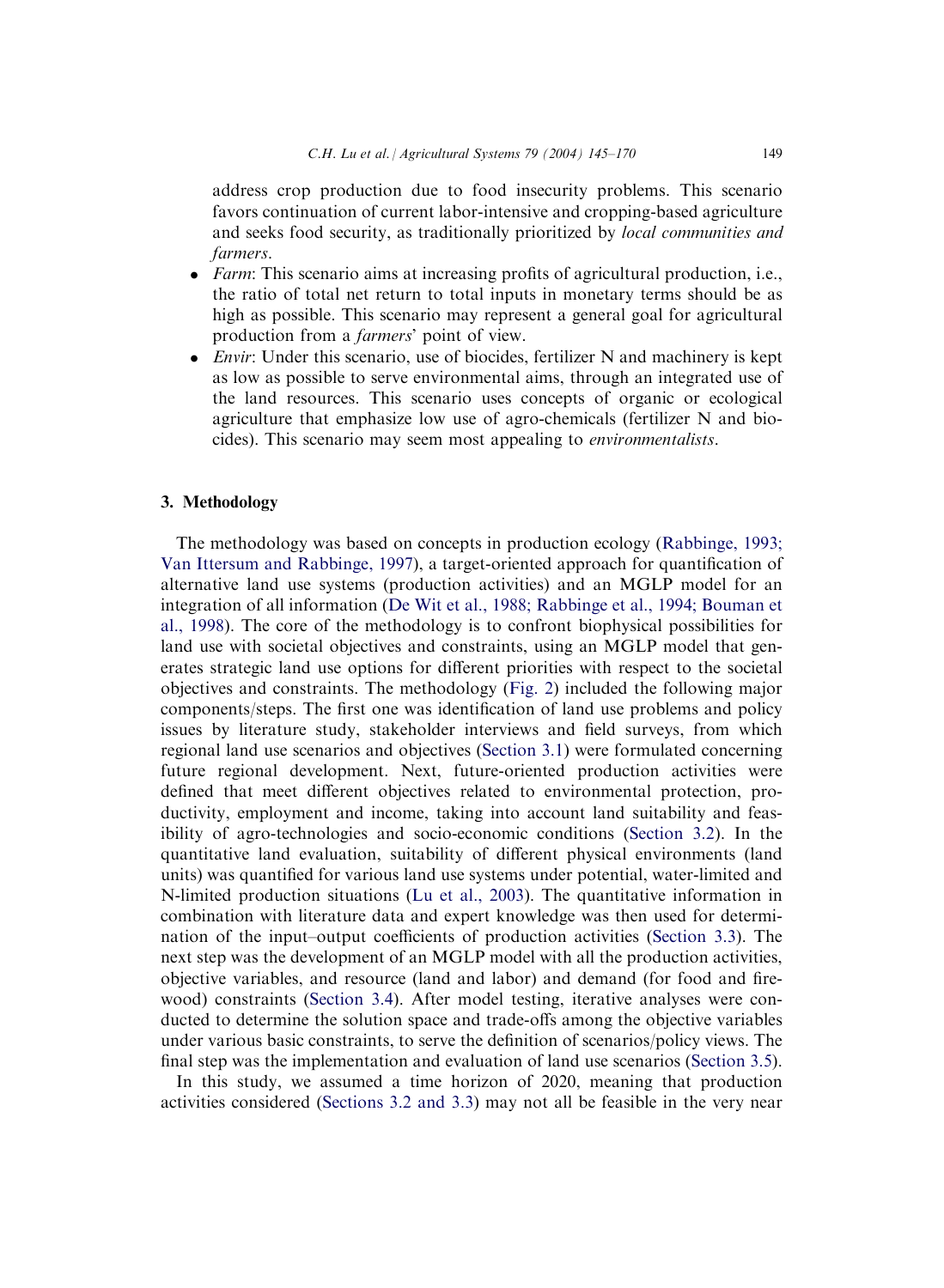

Fig. 2. A schematic presentation of the methodology/procedure used in this study. Ellipses indicate information sources.

future due to a variety of reasons, such as educational, economic (access to capital and markets) and land tenure constraints. We considered a period of ca. 20 years as potentially sufficient to overcome such factors, if appropriate policy measures are adopted ([Section 5.2](#page-21-0)). The study further made a number of assumptions regarding, for example, labor forces, food diets, markets for products and prices [\(Section 3.4](#page-10-0)). Although these assumptions were well considered, they are still debatable. The methodology, however, allows investigation of assumptions by simply changing constraints or parameters of the MGLP model. Another important assumption was that inputs and outputs of all production activities were identical each year. Temporal variation was not considered in the production activities but was considered in food self-sufficiency constraints [\(Section 3.4.2\)](#page-11-0).

## 3.1. Objective variables

Based on the land use issues ([Section 2\)](#page-2-0), 10 objective variables were identified that were related to environmental, social and economic aspects of sustainable land use and regional development in Ansai. Soil conservation was indicated by two objective variables: minimization of total soil loss and minimization of total land area under crops while satisfying food self-sufficiency (the latter aim is equivalent to maximization of land productivity to promote conversion of farmland for the aim of ecological restoration). The policy goals of food security and employment were explored by maximizing total crop production and by maximizing total employment in agriculture, respectively. Three objective variables were considered for economic/income goals: minimization of total costs for agricultural production, maximization of total net

<span id="page-5-0"></span>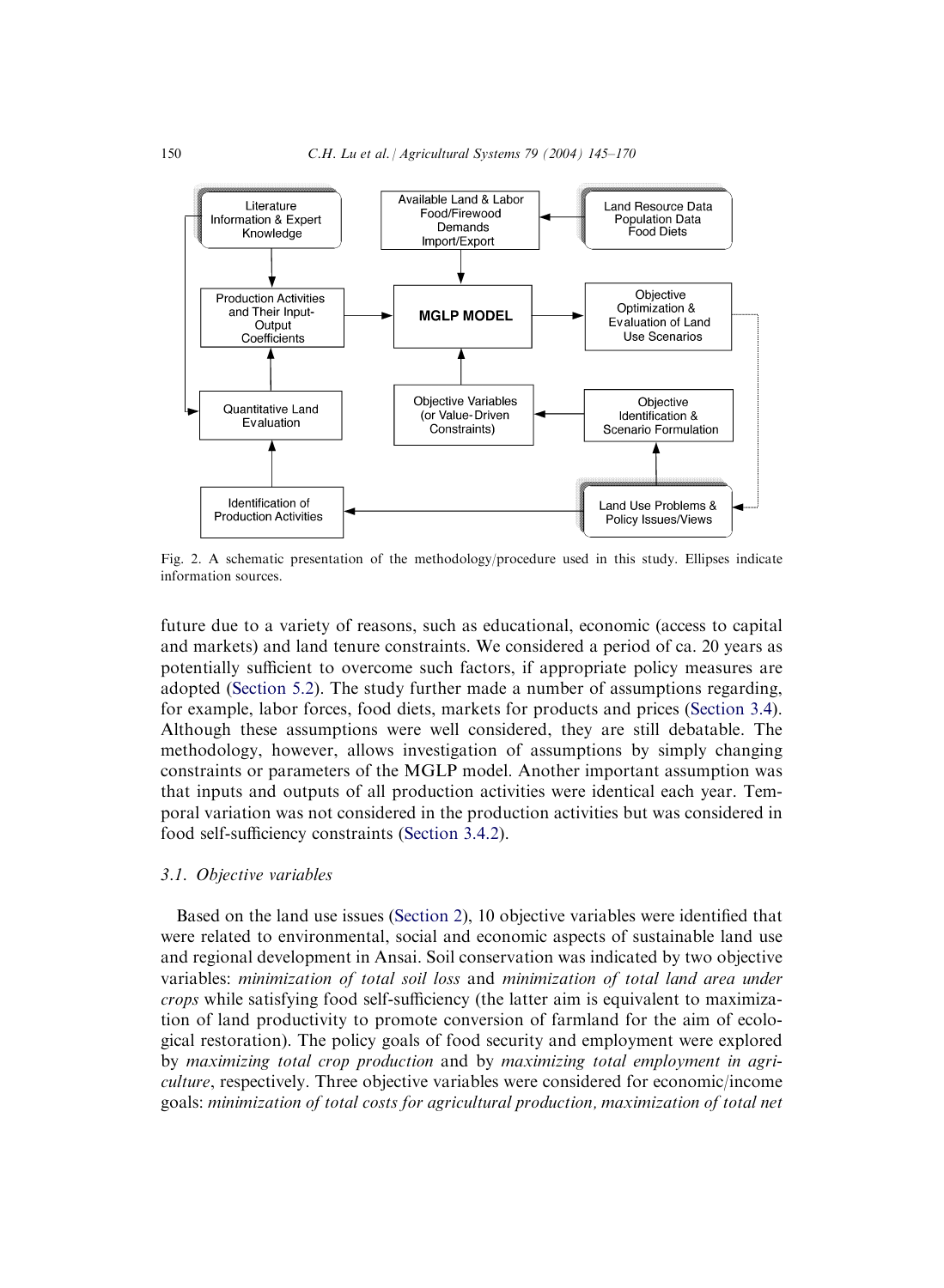<span id="page-6-0"></span>agricultural return and maximization of net return per agricultural laborer. In addition, possible environmental issues related to use of agro-chemicals were considered and interpreted as three policy objectives: *minimization of total fertilizer*  $N$  use, minimization of total biocide use, and minimization of total N loss.

## 3.2. Identification of alternative production activities

Identification of production activities was problem-based and future-oriented. Considering the land use problems and regional development objectives, five types of production activities were distinguished: (1) cropping activities for producing food grains and forage; (2) fruit production activities for income generation; (3) natural and sown grasslands for animal grazing; (4) natural and planted shrubs for producing firewood to meet energy requirement of the rural population; and (5) livestock activities for income generation and for supplying animal traction and manure. This subsection gives a brief description of the identification of production activities. Further details were given in [Lu \(2000\)](#page-24-0) and [Lu et al. \(2003\)](#page-24-0).

## 3.2.1. Identification of cropping activities

Since this explorative land use study focused on food security and soil conservation, cropping activities were defined in detail, using a similar procedure as described by [Hengsdijk and Van Ittersum \(2002\).](#page-24-0) Six design criteria were selected for the identification of cropping activities (Table 1), and four of the criteria were described by [Lu et al. \(2003\),](#page-24-0) including the suitable land units, crop rotations, yield levels

| Design criteria               | No. of variants | Variants                                                                                                                                                                                                                                                                                                                                                                                                                                                                                                       |
|-------------------------------|-----------------|----------------------------------------------------------------------------------------------------------------------------------------------------------------------------------------------------------------------------------------------------------------------------------------------------------------------------------------------------------------------------------------------------------------------------------------------------------------------------------------------------------------|
| Suitable land units           | 6               | Six units: floodplains; existing terraces; gently sloping;<br>moderately sloping; steeply sloping; very steeply sloping                                                                                                                                                                                                                                                                                                                                                                                        |
| Crop rotations <sup>a</sup>   | 17              | Two monocultures: corn, winter wheat<br>Eight rotations without alfalfa: corn/soy/corn, mlt/soy/corn,<br>corn/mlt/pota, pots/wht/corn, mlt/soy/mlt/pota,<br>$\frac{f}{\text{max}}\text{wht}/\text{pota}/\text{mlt}$ , $\frac{pots}{\text{wht}/\text{corn}}$ , wht $\frac{pota}{\text{mlt}/\text{corn}}$ $\frac{f}{\text{max}}$<br>Seven rotations with alfalfa: $A3/corn/mlt$ , $A3/corn/pota/mlt$ ,<br>A3/mlt/pota/mlt, A4/mlt/pota/mlt, A4/mlt/corn/flax/wht,<br>A4/corn/mlt/corn/mlt/flax, A5/mlt/corn/flax |
| Yield levels                  | 3               | Three levels: attainable irrigated yield; attainable rainfed yield;<br>N-limited yield                                                                                                                                                                                                                                                                                                                                                                                                                         |
| Soil conservation<br>measures | 4               | Two tillage options: contoured tillage; furrow-ridging tillage<br>Two residue management options: crop residue removed;<br>crop residues left on field                                                                                                                                                                                                                                                                                                                                                         |
| Mechanization levels          | 3               | Two levels: semi-mechanized; non-mechanized (hand labor<br>and animal traction)                                                                                                                                                                                                                                                                                                                                                                                                                                |
| Terracing types               | 2               | Two types: level bench terracing; spaced terracing                                                                                                                                                                                                                                                                                                                                                                                                                                                             |

Table 1

| Design criteria and their variants for identification of cropping activities |  |  |  |  |
|------------------------------------------------------------------------------|--|--|--|--|
|                                                                              |  |  |  |  |

<sup>a</sup>  $A#$  = alfalfa with  $#$  growing years; wht = winter wheat, mlt = millet, soy = soybean, pota = autumn potato, and pots=summer potato.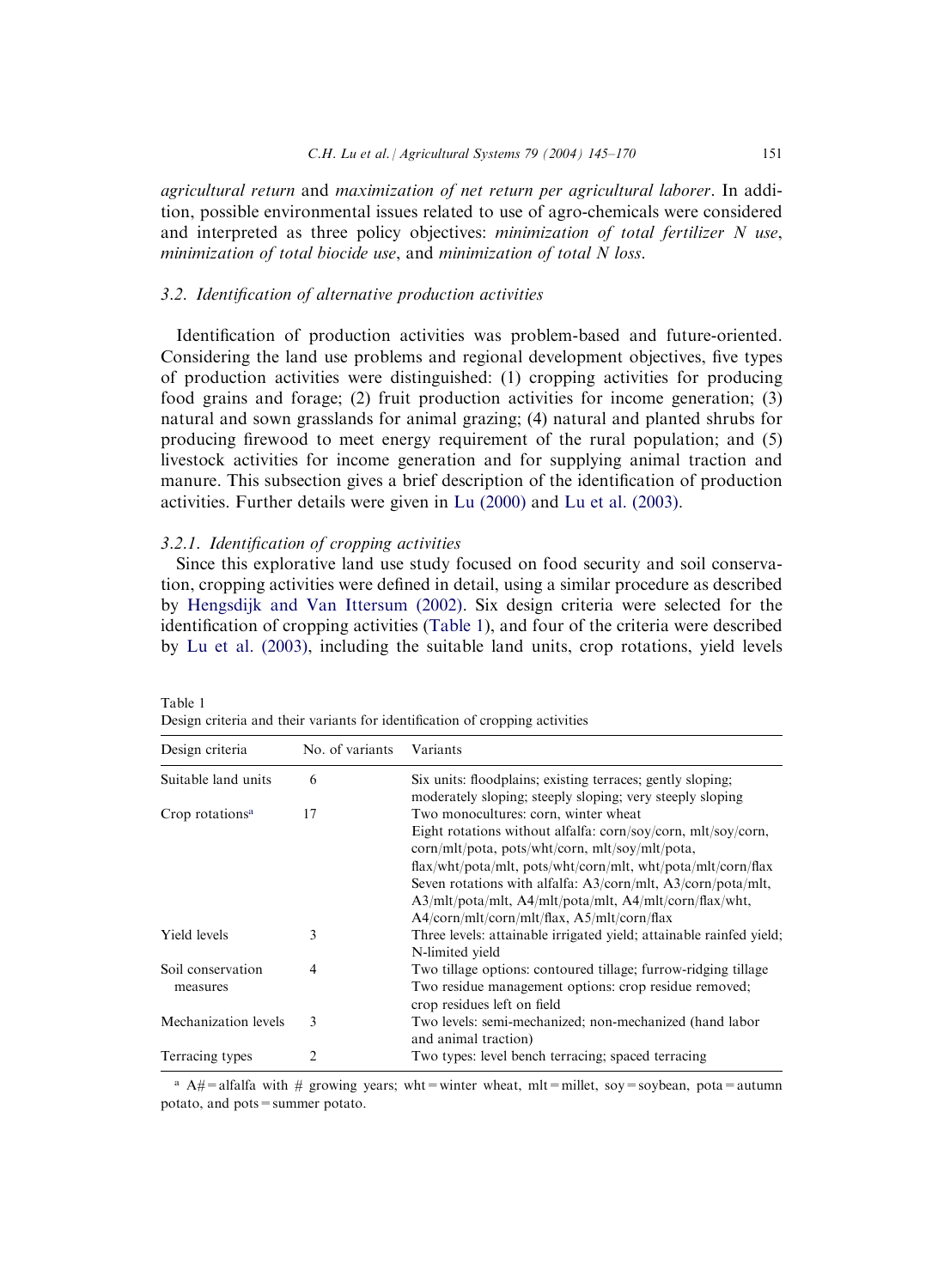<span id="page-7-0"></span>(production situations) and agro-techniques for water and soil conservation. Here, a description is only given of the remaining two criteria, mechanization levels and terracing options.

Mechanization levels were distinguished based on power sources. The semimechanization level refers to the fact that farm operations, transportation and harvests are carried out by powered and small-scale machines. Weeds are controlled by herbicides, and application of insecticides, pesticides and herbicides is carried out by hand with powered knapsack sprayers. The non-mechanization level implies that animal traction is used for farm operations instead of machinery. Transportation of manure and harvested products are carried out with animal traction (donkeys and oxen), and weeding is done manually without herbicides. Two representative terracing types were selected: bench terracing with the slope land fully terraced, and spaced terracing with the slope land partly terraced. Further, each of the two terracing types could be built by either a bulldozer or manually.

Not all combinations of the six design criteria were feasible. Irrigation was considered possible only on the floodplains, and mechanized farming was applied only on the floodplains and on gently and moderately sloping land units. For the N-limited cropping activities, machinery use was not considered. In total, 118 feasible combinations of the suitable land units and production techniques were applied to each of the 17 representative monocultures/rotations, resulting in a total number of 2006 cropping activities.

## 3.2.2. Identification of other production activities

Fruit production was represented by apple, and six activities were defined, i.e. one for each land unit. Livestock activities were based on the animal species including cashmere goats, fine-wool sheep, small-tail sheep, pigs, cattle and donkeys. The main aims of livestock production were: goats for producing meat and cashmere, fine-wool sheep for mutton and wool, small-tail sheep for lamb and pigs for pork. Cattle were used to produce oxen for farm operations, while donkeys produced traction. Dairy and beef production were not considered. They may have limited development potential since the steep terrain is not suitable for grazing. Furthermore, the rural people do not consume dairy products, and the market is limited because Ansai is far away from urban areas. Grasslands and shrub-lands included the existing (natural) and newly planted ones. The new grasslands were defined only for the four sloping land units, and the new shrub-lands only for two land units (steeply sloping and very steeply sloping).

## 3.3. Technical coefficients of production activities

Production activities were quantified using a 'target-oriented approach' ([Van](#page-25-0) [Ittersum and Rabbinge, 1997\)](#page-25-0), in which the set of minimum inputs to realize a production target was calculated by assuming use of the 'best technical means'. Basic information for quantifying the production activities was obtained from results of the quantitative land evaluation ([Lu, 2000; Lu et al., 2003](#page-24-0)) using the EPIC model ([Mitchell et al., 1998](#page-24-0)) and from literature and expert knowledge.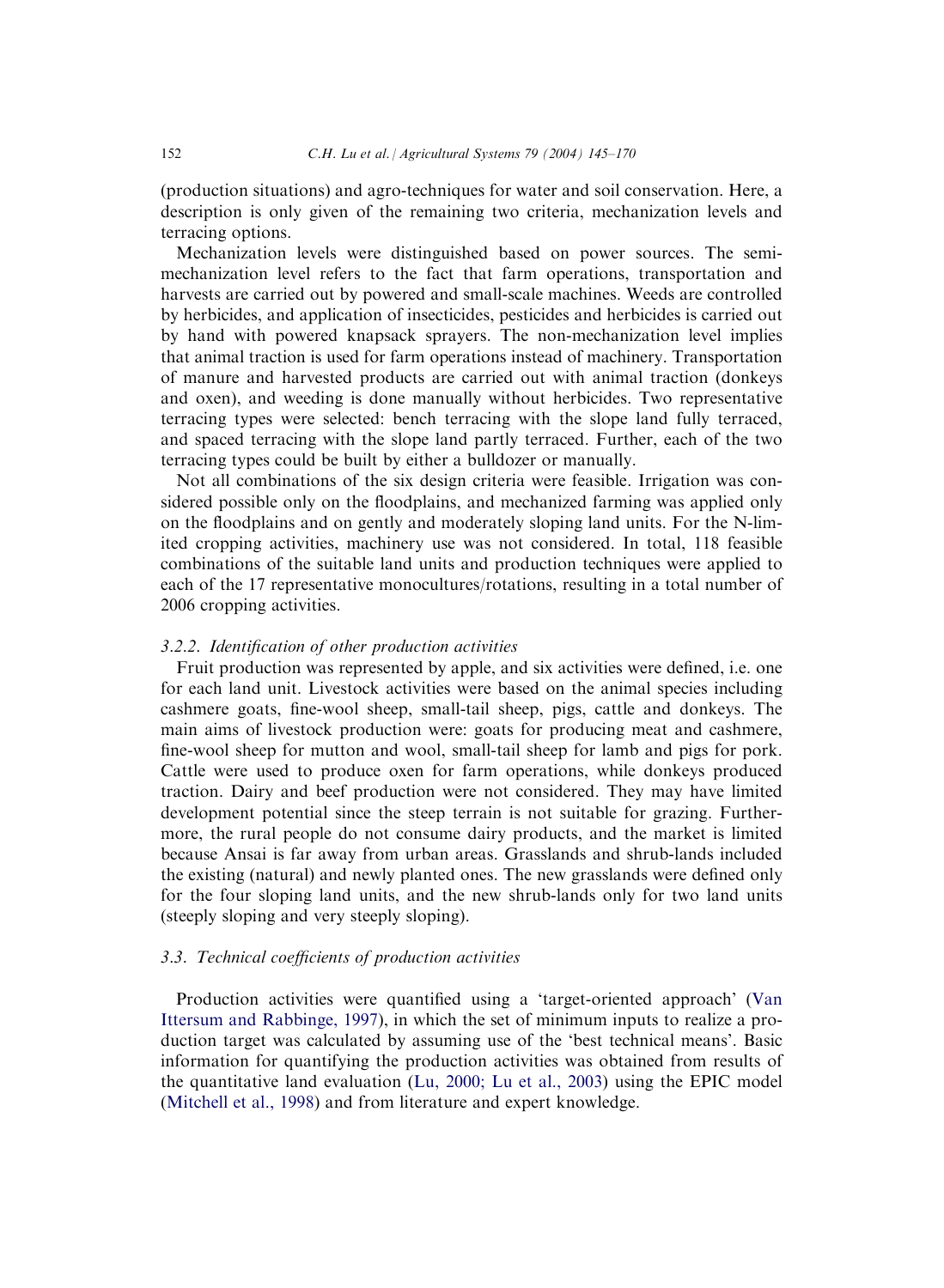Target yields of cropping activities were based on the potential, water-limited and nutrient-limited yields simulated with EPIC, taking into account unavoidable yieldreductions due to climatic hazards (hail, frost and rainstorms), soil-borne diseases and pests (due to narrow rotations and particular cropping sequences), and crop management imperfections (fertilizers, weeding, biocides and irrigation may not always be timely and evenly applied). Table 2 presents summarized results of target yields for each of the eight crops, and the yields achieved in experiments and on relatively well-managed farms for comparison. The target yields represented a broad spectrum, reflecting the effects of different physical environments, production techniques and rotations ([Table 1\)](#page-6-0).

Nutrient requirements  $(N, P \text{ and } K)$  to realize the target yields were determined by balancing the total removal through economic products and harvested crop residues plus the losses. We assumed a nutrient use efficiency which was based on experiments and literature and which was equal for nutrients from fertilizers and from manure. N-losses included gaseous losses by volatilization and denitrification, losses by leaching and surface runoff, and loss of organic N by soil erosion. Pesticide inputs were derived from literature data and expert knowledge, taking into account effects of crop rotations and yield levels. Labor requirements for farming operations were estimated using a task-time approach ([Van Heemst et al., 1981](#page-25-0)), for transportation of agricultural products and manure as a function of the amount and distance, and for terracing as a function of earthwork movement. Production costs included those for seeds, nutrients (N, P and K), biocides, irrigation water, farm equipment (sowing machines, knapsack sprayers, plough, hoes, cutters and threshers), labor, animal traction and tractors, and were calculated based on their prices in 1997–1998. Net return was calculated as the difference between gross production value (summation over all marketable products multiplied by their prices in 1997–1998) and

Table 2

Target yield ranges (minimum–maximum yield,  $t$  DM ha<sup>-1</sup>) of the eight crops in the irrigated, rainfed and N-limited cropping activities, and yields achieved in experiments and on relatively well-managed farms

| Crops         | Irrigated vield | Rainfed vield | N-limited yield | Experimental<br>yield reported <sup>a</sup> | Present yield <sup>b</sup> |  |
|---------------|-----------------|---------------|-----------------|---------------------------------------------|----------------------------|--|
| Corn          | $9.6 - 12.7$    | $3.8 - 9.2$   | $2.4 - 6.5$     | 13.5/8.5                                    | $4.0 - 8.5$                |  |
| Millet        | $7.7 - 10.1$    | $2.9 - 6.6$   | $1.5 - 4.9$     | 7.9/6.6                                     | $3.5 - 5.5$                |  |
| Soybean       | $2.8 - 3.2$     | $1.3 - 2.1$   | $1.1 - 1.8$     | $2.2/na^c$                                  | $1.2 - 2.0$                |  |
| Winter wheat  | $4.1 - 5.5$     | $1.4 - 4.2$   | $0.9 - 2.3$     | 5.5/na                                      | $1.5 - 3.5$                |  |
| Autumn potato | $8.4 - 10.7$    | $3.0 - 6.8$   | $1.4 - 4.9$     | na/5.5                                      | $3.0 - 6.5$                |  |
| Summer potato | $6.6 - 7.6$     | $1.6 - 3.1$   | $1.4 - 2.6$     | na                                          | $2.5 - 5.5$                |  |
| Seed flax     | $2.1 - 2.8$     | $0.6 - 1.5$   | $0.5 - 1.2$     | na                                          | $0.6 - 1.2$                |  |
| Alfalfa       | $15.4 - 21.1$   | $8.1 - 15.0$  | $8.1 - 15.1$    | na/13.5                                     | na                         |  |
|               |                 |               |                 |                                             |                            |  |

<sup>a</sup> Maximum yields achieved in experiments and by farmers (in Ansai and similar areas) based on available literature ([Hou and Cao, 1990; Hou et al., 1990; Jiang et al., 1992; IWSC, 1992; Yang, 1996;](#page-24-0) [Gao, 1997; Wu, 1997\)](#page-24-0). Figures before and after the slash are irrigated and rainfed yields, respectively.

<sup>b</sup> Yields generally achieved on relatively well-managed farms/fields in Ansai, which are estimated from the statistical data of Ansai (yearbook) in 1990, 1992 and 1998, and interviews of farmers in 1997.

 $\degree$  na = not available.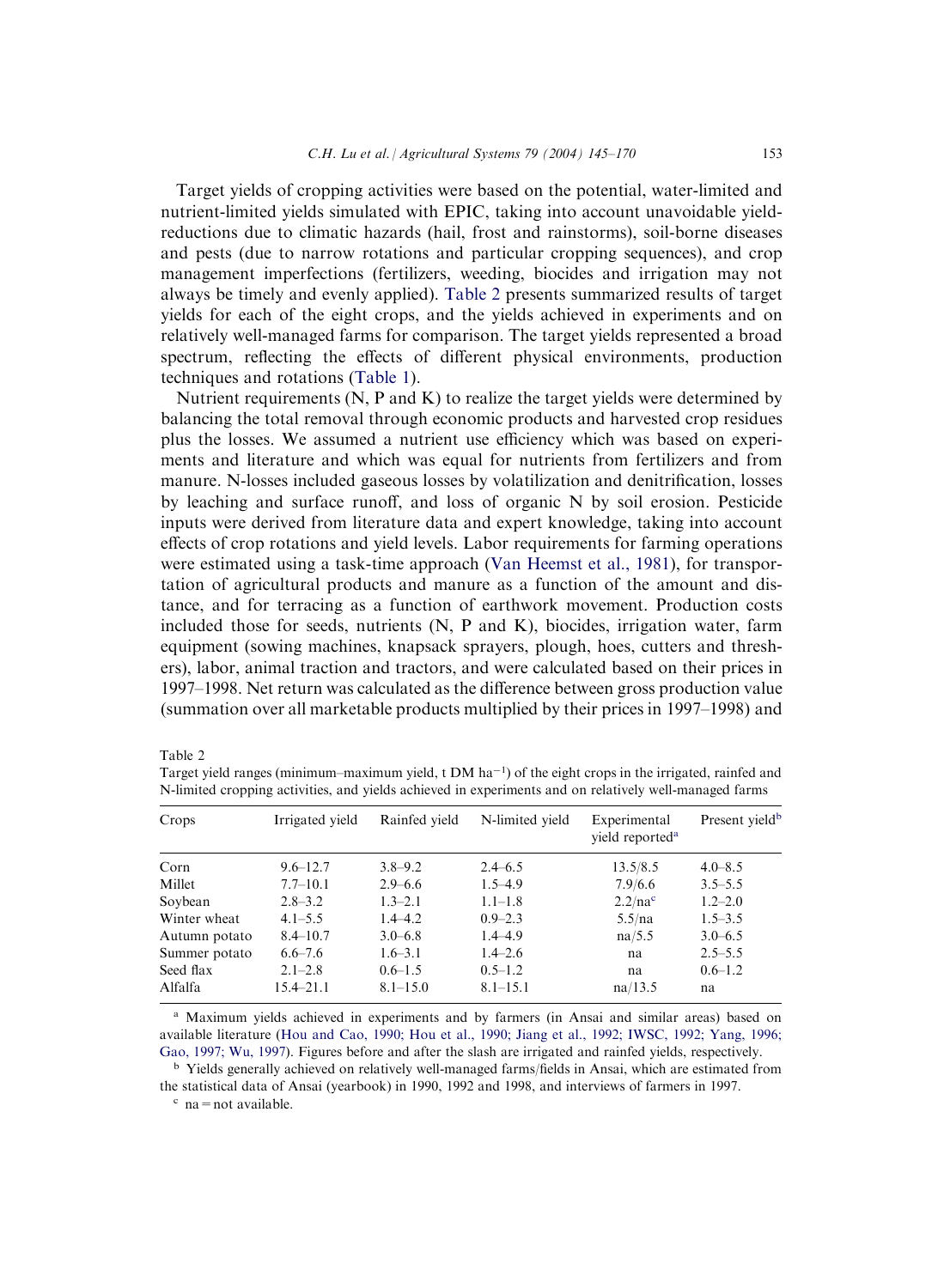<span id="page-9-0"></span>total costs. No price was given to crop residues and manure or to grazed grasses, but costs were considered for their transportation and/or application or for the inputs to the sown grassland (activities). Technical coefficients of fruit, grassland and firewood activities were estimated using literature data. A simplified animal model based on a stable herd structure ([Lu, 2000](#page-24-0)) was developed and used to determine the input–outputs of animal activities. Feed requirements were expressed in terms of digestible energy and digestible crude protein and calculated as a function of the metabolic weight.

Production activities were future-oriented and their quantification was based on well-defined assumptions and procedures, which integrated fragmented data from Ansai and areas with similar conditions. The production activities and their input– output coefficients generally differed from present systems, particularly in terms of resource use efficiency (nutrients, labor, water and land). The input-output coefficients of the cropping activities (Table 3) show the wide range of possibilities, with target yields ranging from 1.6 to 12.2 t GE ha<sup>-1</sup>. Because of the low rainfall, deep soils and an assumed timely and proper incorporation of fertilizers, N leaching and denitrification are low in this semi-arid region, and N losses are mainly due to volatilization, soil erosion and surface runoff [\(Lu et al., 2003](#page-24-0)). As a result, total N losses are low (Table 3). Currently in Ansai N losses are much higher due to the

Table 3

| Items                                       | Unit                               |              | No-alfalfa cropping activities |                 | With alfalfa cropping activities |                            |                              |  |  |
|---------------------------------------------|------------------------------------|--------------|--------------------------------|-----------------|----------------------------------|----------------------------|------------------------------|--|--|
|                                             |                                    | Irrigated    | Rainfed                        | N-limited       | Irrigated                        | Rainfed                    | N-limited                    |  |  |
| Yield <sup>a</sup>                          | t GE $ha^{-1}$                     | $4.7 - 12.2$ | $1.6 - 7.6$                    | $1.2 - 5.2$     | $3.4 - 7.1$<br>$(10.8-6.1)^{b}$  | $1.3 - 4.3$<br>$(5.5-4.6)$ | $1.0 - 2.1$<br>$(5.4 - 5.9)$ |  |  |
| N-input                                     | $kg$ ha <sup>-1</sup>              | $140 - 304$  | $61 - 188$                     | $19 - 110$      | $116 - 204$                      | $20 - 92$                  | na <sup>c</sup>              |  |  |
| Biocide input                               | $kg$ ha <sup><math>-1</math></sup> | $1.3 - 4.7$  | $1.0 - 3.3$                    | $0.4 - 1.5$     | $0.4 - 1.7$                      | $0.3 - 2.0$                | $0.1 - 0.7$                  |  |  |
| Labor input,<br>non-mechanized <sup>d</sup> | Manday $ha^{-1}$                   | $65 - 121$   | $47 - 137$                     | $37 - 121$      | $73 - 98$                        | $50 - 122$                 | $52 - 108$                   |  |  |
| Labor input,<br>mechanized <sup>d</sup>     | Manday $ha^{-1}$                   | $12 - 37$    | $9 - 37$                       | nc <sup>e</sup> | $15 - 25$                        | $11 - 50$                  | nc                           |  |  |
| Oxen input,<br>non-mechanized <sup>f</sup>  | Oxday $ha^{-1}$                    | $17 - 36$    | $11 - 68$                      | $12 - 62$       | $25 - 35$                        | $16 - 39$                  | $11 - 45$                    |  |  |
| N-loss                                      | $kg$ ha <sup><math>-1</math></sup> | $32 - 58$    | $12 - 45$                      | $3 - 29$        | $28 - 41$                        | $4 - 25$                   | $0.1 - 16$                   |  |  |
| Soil loss                                   | $t$ ha <sup><math>-1</math></sup>  | $0.1 - 1.3$  | $0.1 - 55$                     | $0.1 - 70$      | $0.1 - 0.1$                      | $0.1 - 15$                 | $0.1 - 16$                   |  |  |

Ranges (minimum–maximum) of major input–output coefficients in the irrigated, rainfed and N-limited cropping activities with and without alfalfa, respectively

<sup>a</sup> Yield was expressed in Grain Equivalents (GE), as calculated based on energy contents of different crop products, assuming that the energy content of a GE is 16 MJ kg<sup>-1</sup> (close to the energy content of wheat).

<sup>b</sup> Figures between brackets were production of alfalfa in dry matter per year.

 $\degree$  na, not applied, i.e., no external N from fertilizers and manures was applied.

<sup>d</sup> The data do not include labor required for transportation and application of manure and terracing, which was calculated separately (see [Lu, 2000\)](#page-24-0).

<sup>e</sup> nc, not considered.

 $f$  The data do not include oxen required for transportation and application of manure and terracing, which were calculated separately (see [Lu, 2000\)](#page-24-0). For the semi-mechanized level, no oxen were used.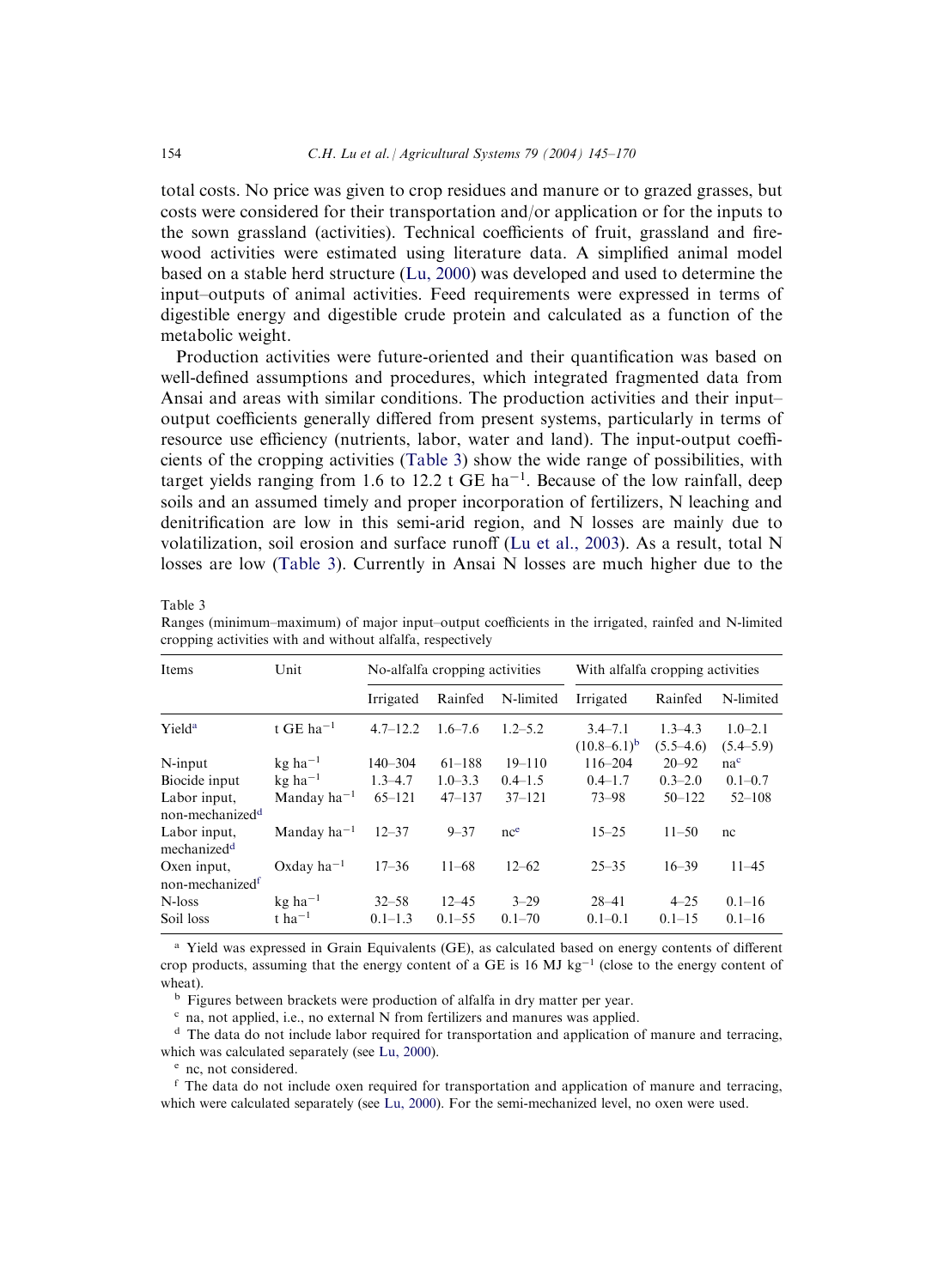<span id="page-10-0"></span>surface application of urea and poor soil management, and estimated at more than 50% of the applied fertilizer-N, based on literature [\(IWSC, 1992; Yang and Yu,](#page-24-0) [1992\)](#page-24-0) and the statistical data of Ansai. The labor inputs for the cropping activities without use of machinery are estimated at ca. 30–70% of those reported in the 1998 yearbook of Ansai, but have higher oxen inputs.

## 3.4. Constraints incorporated for the scenarios

Constraints included available land area, labor forces and draught animals, and driving constraints concerning the self-sufficiency requirements for agricultural products. The county was divided into six sub-regions, and constraints were imposed at regional (county) or sub-regional scale.

#### 3.4.1. Agricultural land area and labor

Agricultural land resources included suitable land (slope gradient  $\lt 47\%$ ) for growing crops/apples or planting grass/shrubs, natural grassland for grazing animals and natural shrub-lands for firewood collection. The maximum available area for the three land uses was 10.6, 44.1 and  $13.0 \times 10^3$  ha, respectively, based on land survey data [\(Chen et al., 1988; Chen, 1988](#page-23-0)). Due to steep slope, poor infrastructure and small size of land parcels, not all suitable land units were accessible for machinery or irrigation. Table 4 presents the areas of the land units and their fraction suitable for mechanized or irrigated cropping activities, and those considered for planting grass/shrubs. In view of the limited markets and poor road systems, a maximum growing area of 1000 ha for apples in Ansai was assumed in the present scenario analysis. In addition, a limit of 15 t ha<sup>-1</sup> (often suggested by Chinese scientists) for soil loss was added in the model to exclude cropping activities with soil loss exceeding this limit. Water availability for irrigation on the floodplains was considered sufficient because of limited land area accessible to irrigation.

The labor force was based on the projected rural population in 2020 and the fraction of population that is economically active (aged from 20 to 60). The

| Group of<br>production activities | <b>Floodplains</b> | Existing<br>terraces | Gently<br>sloping land | Moderately<br>sloping land | <b>Steeply</b><br>sloping land | Very steeply<br>sloping land |
|-----------------------------------|--------------------|----------------------|------------------------|----------------------------|--------------------------------|------------------------------|
| Slope gradient $(\% )$            | $\leq 5$           | $\lt$ 5              | $\lt 9$                | $10 - 18$                  | $19 - 27$                      | $28 - 47$                    |
| Total area (ha)                   | 5123               | 3186                 | 5923                   | 11 380                     | 40 650                         | 39 528                       |
| Irrigated                         | 0.8                | nc <sup>a</sup>      | nc                     | nc                         | nc                             | nc                           |
| Semi-mechanized                   | 0.8                | nc                   | 0.8                    | 0.8                        | nc                             | nc                           |
| Non-mechanized                    | 1.0                | 1.0                  | 1.0                    | 1.0                        | 1.0                            | 1.0                          |
| Fruit (apple)                     | 0.15               | 0.1                  | 0.1                    | 0.1                        | 0.1                            | 0.1                          |
| Sown grass                        | nc                 | nc                   | 1.0                    | 1.0                        | 1.0                            | 1.0                          |
| Firewood                          | nc                 | nc                   | nc                     | nc                         | 1.0                            | 1.0                          |

Slope gradient and total area of suitable land units, and the upper limit (fraction) of each land unit used for different groups of production activities

<sup>a</sup> nc, not suitable or not considered.

Table 4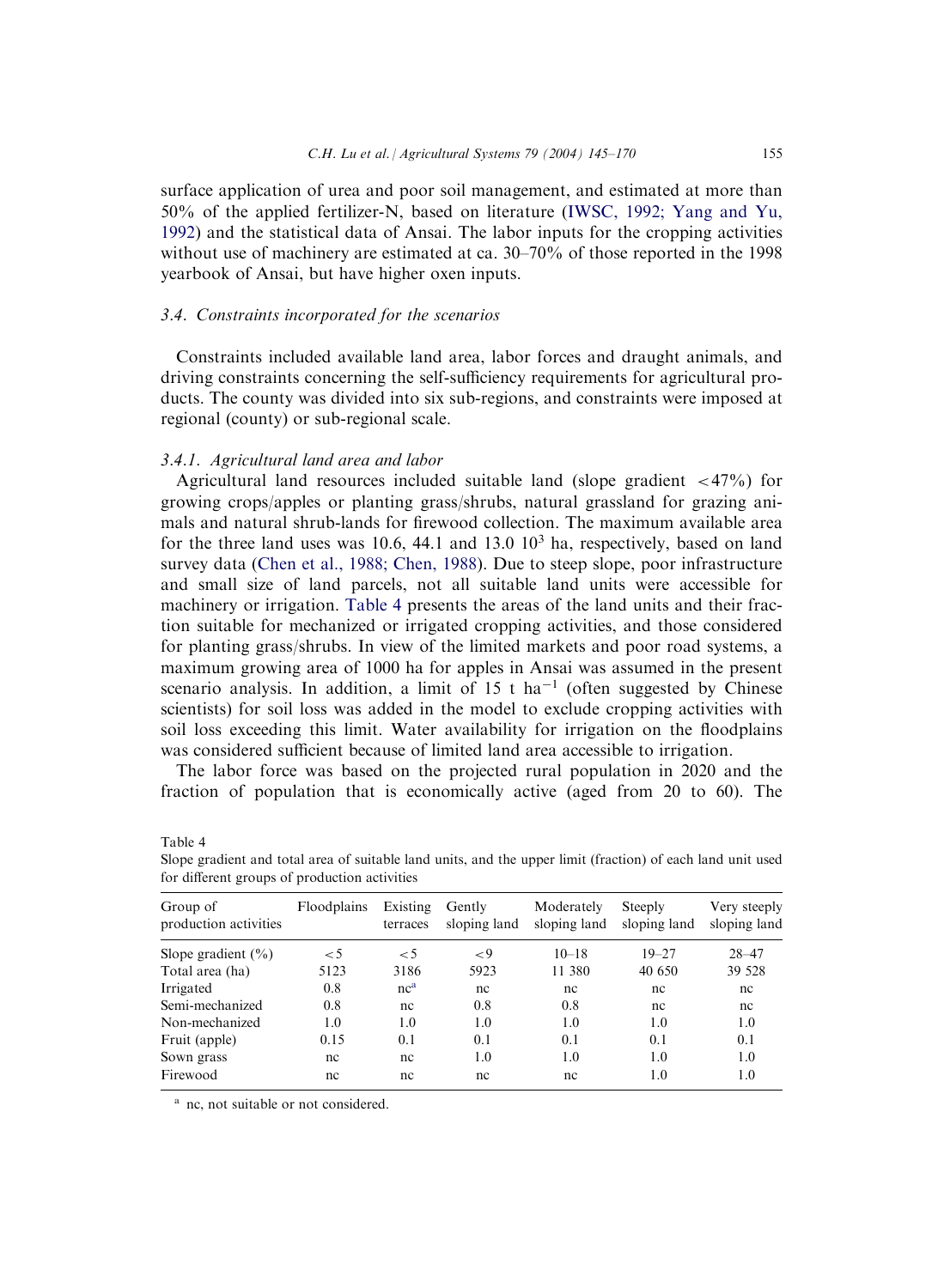<span id="page-11-0"></span>requirement and supply of labor and draught animals (oxen and donkeys) were calculated for each of five labor-demand periods over the year, as determined by the major farm operations (e.g., land preparation, harvesting). The total number of oxen or donkeys that could be maintained for agricultural production was set to one quarter of the total rural population, assuming that one family could have a maximum of one ox and one donkey. Per labor period and per sub-region, the needs of labor and draught animals could not exceed the total availability.

## 3.4.2. Food and feed

Food requirements were calculated as a function of the projected rural population, per capita requirement of food energy and protein and a dietary structure. Based on [Luyten \(1995\)](#page-24-0), a base diet was defined with a daily energy intake of 11 kJ and 75 g protein per capita, assuming that 15% of the food protein was from animal meat, and at least 35% of the food energy was from wheat. In addition, requirements for vegetable oil, potatoes and apple in the diet were specified and set to 14.5, 15–20 and 1.5% of the total energy, respectively. Firewood requirement was set to 400 kg SCE (standard coal equivalents) per capita per year, the mean annual home consumption of the rural population in the Loess Plateau/China in the mid 1980s ([Peng et al., 1991\)](#page-24-0). Four feed types were used to meet feed requirements, including (grazing) grass, crop residues, agricultural by-products, and main crop products (corn, alfalfa and potatoes).

Food self-sufficiency was ensured by an imposed production of various individual agricultural products (food crops, meat and apple). Considering annual variability of crop production due to climatic variation and importance of food crops for survival, it was assumed that per sub-region, total crop production expressed in grain equivalents (GE) should exceed 150% of the total requirements (food and feed), and total meat production in terms of pork equivalents and apple production should meet the requirements. For Ansai as a whole, self-sufficiency requirement for each of the marketable crop products (e.g., corn, wheat, potato) had to be met, but for individual sub-regions the deficit could not exceed 50% of the total requirement. Further, it was assumed that per sub-region at least 50% of the requirement for food oil was produced from soybean and flax, and the remaining part was bought at external markets. Grasslands (the natural and newly sown for animal grazing), crop residues (as feedstuffs or firewood), shrub-wood, alfalfa and manure were used only within a sub-region. Available husks of wheat and millet for feed, and cakes from seed flax and soybean were determined by the amounts of wheat, seed flax and soybean used as food and for food oil. Constraints were incorporated in the MGLP model for imposing indoor feeding and grazing for a ruminant animal and for calculating manure production (see [Lu, 2000](#page-24-0)).

# 3.4.3. Terracing

Terrace building requires high labor and capital inputs and may be restricted due to high cost or other problems such as the small farm size. Therefore, it may be helpful to the stakeholders to show the consequences of terracing on the regional objectives. This study considered two terracing options for each of the four scenarios,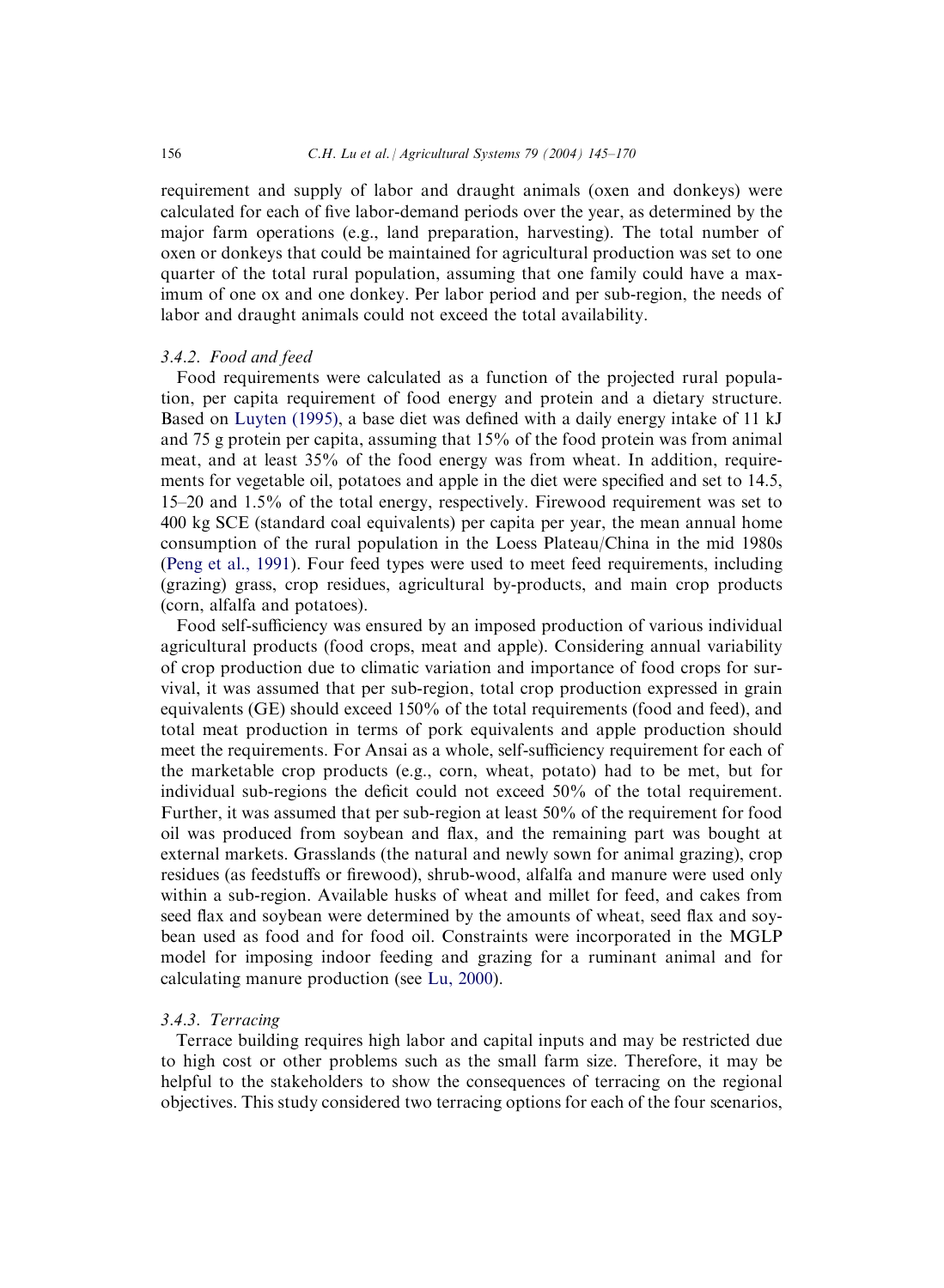<span id="page-12-0"></span>named 'with-terracing' and 'non-terracing', assuming that a maximum of 60% of the area could be terraced in the first option, while no *new* terraces were built in the second option.

# 3.5. Procedure for generating policy scenarios

Each of the four scenarios was defined by different priority settings of several objectives and by the same assumptions regarding requirements of agricultural products, as described in [Section 3.4.](#page-10-0) An iterative procedure has been developed for the scenario generation, in which an objective variable was treated as a constraint with a goal value that was in line with the policy priority when it was not optimized. For each of the objectives used in a policy scenario, a priority order was given according to policy preferences, with an allowed deviation ('sacrifice') from the optimum of that objective (Table 5). The objective variable with the highest priority (major goal) was firstly optimized without imposing restrictions on other objectives. The optimized value plus (for a minimization objective) or minus (for a maximization objective) the allowed deviation was imposed as a target for the first objective variable, and then the second objective variable was optimized. In the next run, the third objective variable was optimized with restrictions imposed on the first two objectives. Using the same procedure, the remaining objectives were optimized sequentially. The essence of this procedure is to release some solution space through a small sacrifice of the optimal value of the higher priority objective, for the sake of the lower priority objective. This procedure can be mathematically described as:

| Optimization of objective variables <sup>b</sup> |            | Priority order ( <i>i</i> ) |      |       | Deviation fraction $(\alpha_i)$ |                |      |       |  |
|--------------------------------------------------|------------|-----------------------------|------|-------|---------------------------------|----------------|------|-------|--|
|                                                  | <b>Nat</b> | Loc                         | Farm | Envir | Nat                             | Loc            | Farm | Envir |  |
| Min. total soil loss                             |            |                             | 6    | 4     | 0.2                             | G <sup>c</sup> | G    | 0.1   |  |
| Min. total cropping area                         | 2          | nc <sup>d</sup>             | nc   | nc    | 0.15                            | n <sup>e</sup> | nl   | nl    |  |
| Max. total employment                            | 3          |                             | 5    | 2     | 0.15                            | 0.2            | 0.1  | 0.15  |  |
| Max. total net return                            | 4          | $\overline{4}$              |      | 5     | 0.1                             | 0.1            | 0.2  | 0.1   |  |
| Min. total production costs                      | 5          | $\mathfrak{D}_{1}$          | 2    | 6     | 0.1                             | 0.15           | 0.15 | 0.5   |  |
| Min. fertilizer N use                            | 6          | 5                           | 3    | 3     | 0.05                            | 0.1            | 0.15 | 0.15  |  |
| Min. biocide use                                 |            | 6                           | 4    |       | G                               | 0.05           | 0.05 | 0.2   |  |
| Max. crop production                             | nc         | 3                           | nc   | nc    | nl                              | 0.15           | nl   | nl    |  |
| Min. total N loss                                | nc         | nc                          | nc   |       | nl                              | nl             | nl   | G     |  |

Table 5 Priority setting and the deviation  $(\alpha_i)$  of objective variables for scenarios Nat, Loc, Farm and Envira

<sup>a</sup> Nat: soil conservation and ecological restoration; Loc: employment and food security; Farm: agricultural profit; Envir: low use of agro-chemicals for environmental protection. Further details refer to [Sections 2.2 and 3.5.](#page-3-0)

<sup>b</sup> Min., minimization and Max., maximization.

<sup>d</sup> nc, not considered.

<sup>c</sup> G, final solutions.

<sup>e</sup> nl, no limitations imposed.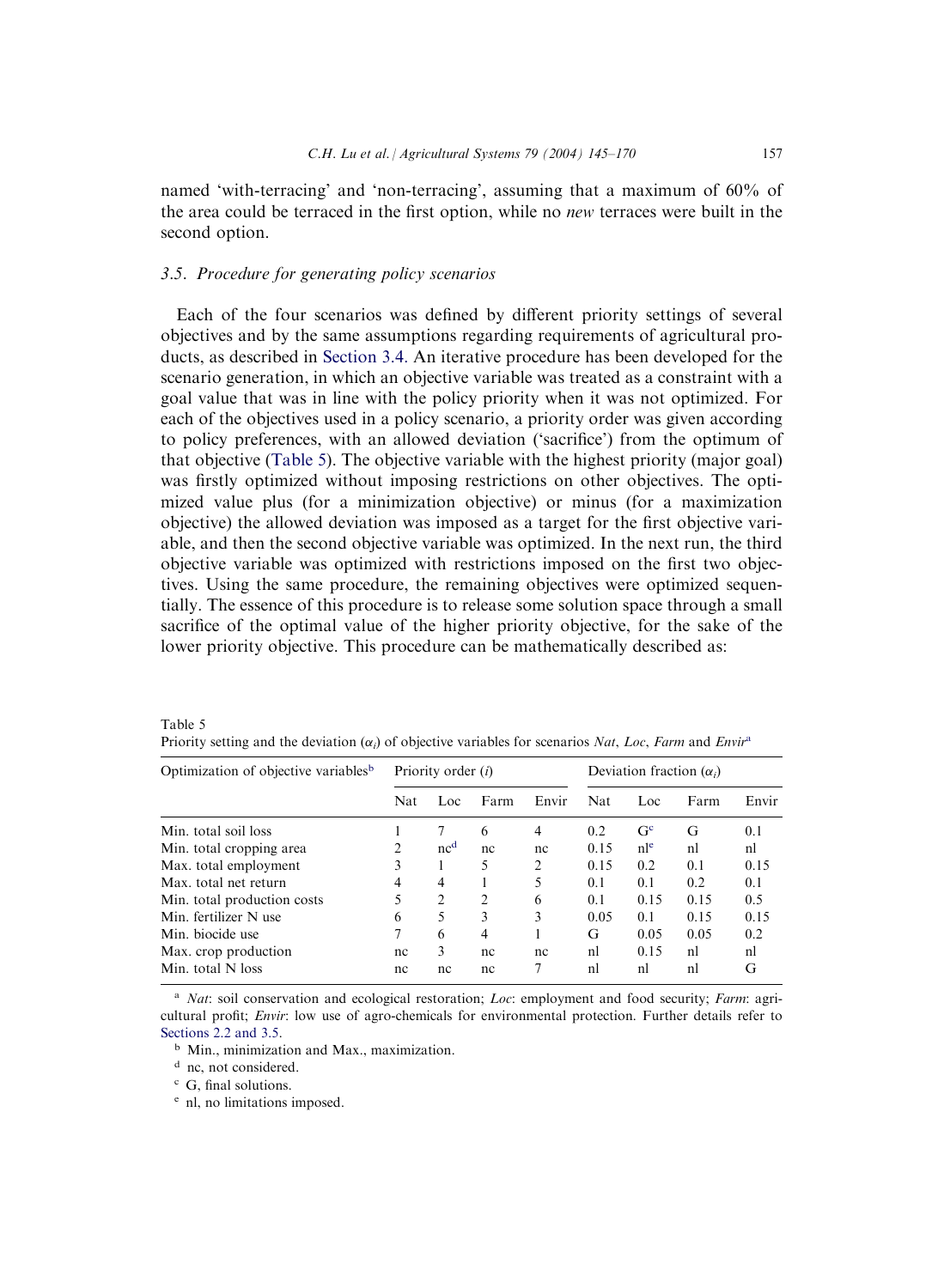Let  $n=$  total number of objective variables considered in a scenario,  $i=$  priority order of an objective, e.g.,  $i=1$ , the objective with the highest priority;  $O_i$ = optimization value of objective *i* under restrictions imposed on the first  $(i-1)$  objective variables,  $G_i$  = goal value of objective *i*, and  $\alpha_i$  = deviation fraction from the optimum value of objective *i*.

When  $i=1$ , the optimal value  $(O_{i=1})$  of the first objective variable can be obtained by minimization or maximization without imposing restrictions on other objectives. When  $i=2$  to *n*, the optimal value  $(O_i)$  of objective i can be obtained by minimization or maximization, along with the first  $i-1$  objectives as constraints with the following upper or lower bounds:

$$
G_{i-1} \leq (1 + \alpha_{i-1}) \cdot O_{i-1}, \quad \text{if the } O_{i-1} \text{ is a minimized value; or} \tag{1}
$$

$$
G_{i-1} \geq (1 - \alpha_{i-1}) \cdot O_{i-1}, \quad \text{if the } O_{i-1} \text{ is a maximized value.} \tag{2}
$$

For the last objective, i.e.,  $i=n$ , the goal value  $G_i=O_i$ . Results of the last optimization are final solutions for the scenario.

This procedure can be further illustrated with the generation of scenario Nat. In this scenario, seven objective variables were selected, and their assumed deviation fractions  $(\alpha_i)$  are given in [Table 5.](#page-12-0) First, total soil loss was minimized under the restrictions given in [Section 3.4](#page-10-0), and then total cropping area was minimized by imposing the total soil loss not to exceed 1.2 times ( $\alpha_1 = 0.2$ ) its minimized value. Next, the goal values of both objective variables  $[G_1 \leq (1+0.2) \cdot O_1]$ ,  $G_2 \leq (1+0.15) \cdot O_2$  were added to the MGLP model as constraints for maximizing total employment in the third run  $(i=3)$ . In the next four runs, total net return was maximized, and total production cost, total fertilizer N use and total biocide use were minimized sequentially with restrictions imposed on the higher priority objectives. Results of the last run, the minimization of total biocide use, were the final solutions of Nat.

# 4. Model results

The model results [\(Table 6](#page-14-0)) are presented for the four scenarios and the two terracing options, with-terracing and non-terracing, respectively.

## 4.1. Land use allocation

Land use allocation differed greatly among the scenarios. Area allocated to arable farming in *Loc* was similar to the current cropland area, to meet the employment and food production aims. By contrast, cropping area was greatly reduced in the other scenarios compared with the present cropland area, associated with a considerable decrease in employment in agriculture [\(Fig. 3\)](#page-15-0). Area allocated to crops in Nat was only around 30% of that in Loc at a great loss of employment, reflecting distinct conflicting objectives between both scenarios. The areas not used for

<span id="page-13-0"></span>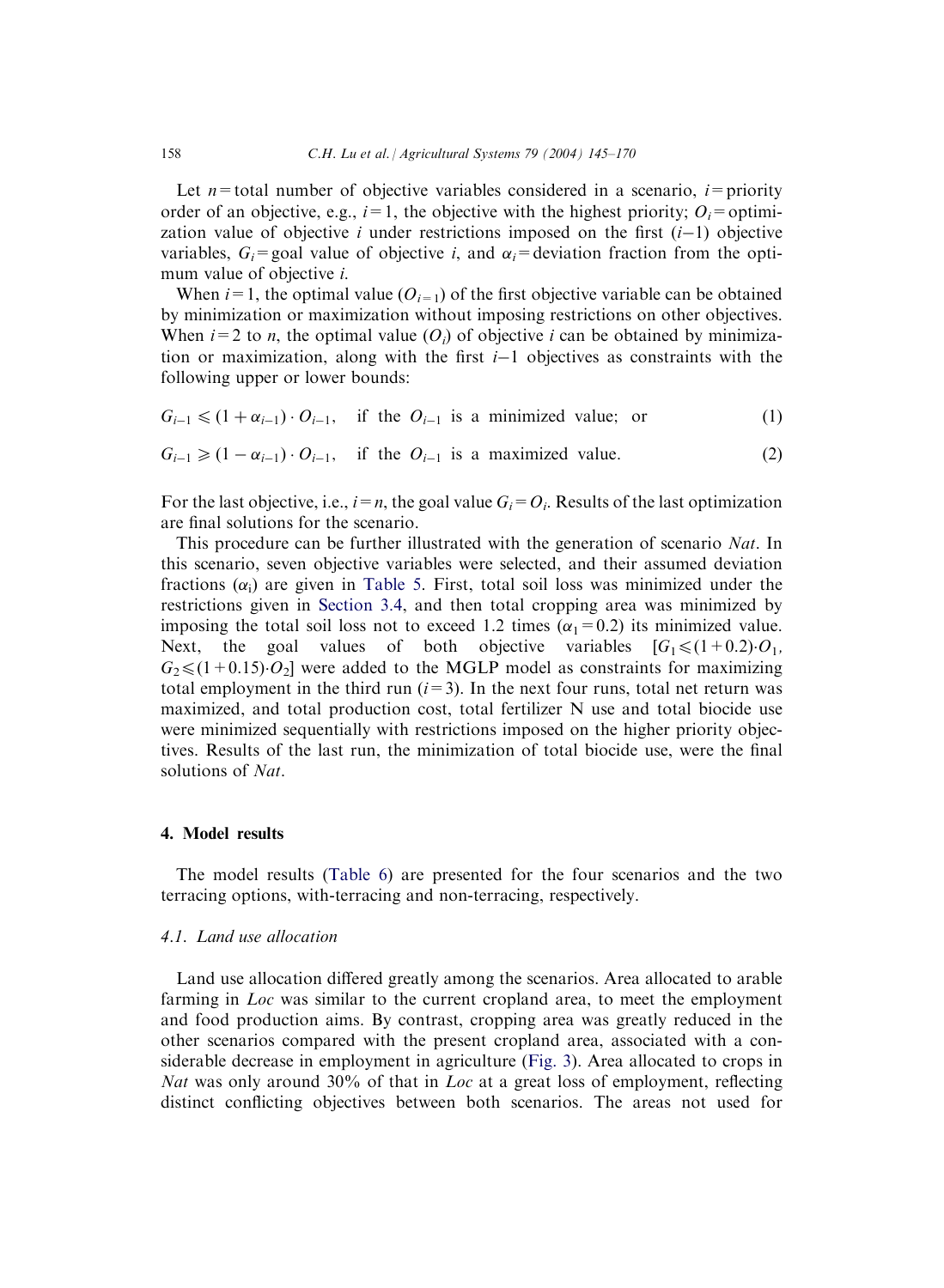<span id="page-14-0"></span>croplands were largely used for growing shrubs to produce firewood for selfsufficiency requirement, rather than for growing grass (Table 6). This implies that the imposed firewood requirement for meeting the rural energy demands heavily affected the regional land use.

All scenarios gave a high priority to arable farming, and Loc and Farm also to fruit (apple) production, to meet aims of food self-sufficiency, employment and benefits (per unit area). Since only a small area  $(14.7 10<sup>3</sup>$  ha) was deemed suitable for mechanization, labor-intensive cropping activities with animal traction dominated all scenarios, and hence the high requirement of oxen. A large number of draught animals required for arable farming [\(Table 7\)](#page-16-0) restricted the amount of forage available for sheep and goats, and priority regarding livestock production was therefore more often given to pigs, rather than to sheep and goats in all scenarios (Table 6).

| $\mathbf{W}^{T}$ and $\mathbf{W}^{T}$                                     |  |
|---------------------------------------------------------------------------|--|
| Optimization results for the four scenarios and the two terracing options |  |

|                                                    |          | With-terracing |       |          | Non-terracing |              |       |              |  |
|----------------------------------------------------|----------|----------------|-------|----------|---------------|--------------|-------|--------------|--|
|                                                    | Nata     | Loc            | Farm  | Envir    | Nata          | Loc          | Farm  | Envir        |  |
| Area under agriculture ( $10^3$ ha)                | 56.4     | 105.8          | 105.8 | 93.8     | 78.6          | 105.8        | 105.8 | 105.8        |  |
| Crops                                              | 26.7     | 97.8           | 74.0  | 50.8     | 29.3          | 97.6         | 62.2  | 58.2         |  |
| Apples                                             | 0.51     | 1.0            | 1.0   | 0.14     | 1.0           | 1.0          | 1.0   | 0.14         |  |
| Sown grasses                                       | $\theta$ | $\overline{0}$ | 5.4   | $\theta$ | 2.7           | $\mathbf{0}$ | 1.4   | $\mathbf{0}$ |  |
| Planted shrubs                                     | 29.2     | 7.0            | 25.4  | 42.9     | 45.7          | 7.2          | 41.3  | 47.5         |  |
| Crop production                                    |          |                |       |          |               |              |       |              |  |
| Total $(10^3$ t GE)                                | 128      | 440            | 282   | 139      | 116           | 368          | 244   | 174          |  |
| Mean (t GE $ha^{-1}$ )                             | 4.8      | 4.5            | 3.8   | 2.7      | 3.9           | 3.8          | 3.9   | 3.0          |  |
| Meat and apple production ( $10^3$ t)              |          |                |       |          |               |              |       |              |  |
| Pork (carcass)                                     | 8.0      | 21.8           | 8.5   | 6.8      | 4.8           | 24.7         | 13.3  | 8.2          |  |
| Mutton (carcass)                                   | 2.3      | 1.0            | 4.0   | 7.1      | 4.0           | 1.7          | 2.3   | 6.3          |  |
| Apple (fresh Weight)                               | 18.3     | 25.6           | 25.6  | 4.9      | 23.5          | 23.5         | 23.5  | 4.9          |  |
| Net return and production costs                    |          |                |       |          |               |              |       |              |  |
| Total net return $(10^6 \text{ yuan})$             | 183      | 462            | 443   | 126      | 205           | 382          | 349   | 163          |  |
| Total production cost (10 <sup>6</sup> yuan)       | 212      | 582            | 372   | 387      | 206           | 615          | 350   | 407          |  |
| Ratio total net return to total costs              | 0.86     | 0.79           | 1.19  | 0.32     | 0.99          | 0.62         | 1.0   | 0.40         |  |
| Employment                                         |          |                |       |          |               |              |       |              |  |
| Total $(10^3 \text{ man-years})$                   | 22.3     | 69.3           | 44.9  | 44.0     | 20.6          | 58.7         | 34.0  | 36.3         |  |
| % of total available labor                         | 21       | 66             | 43    | 42       | 20            | 56           | 33    | 35           |  |
| Mean soil loss of agricultural area (t $km^{-2}$ ) | 51       | 271            | 237   | 74       | 199           | 696          | 365   | 250          |  |
| Biocide use                                        |          |                |       |          |               |              |       |              |  |
| Total (t a.i.)                                     | 61       | 137            | 153   | 33       | 56            | 124          | 128   | 44           |  |
| Mean (kg a.i. $ha^{-1}$ )                          | 2.2      | 1.4            | 2.0   | 0.7      | 1.9           | 1.3          | 2.0   | 0.8          |  |

<sup>a</sup> See footnotes in [Table 5](#page-12-0).

Table 6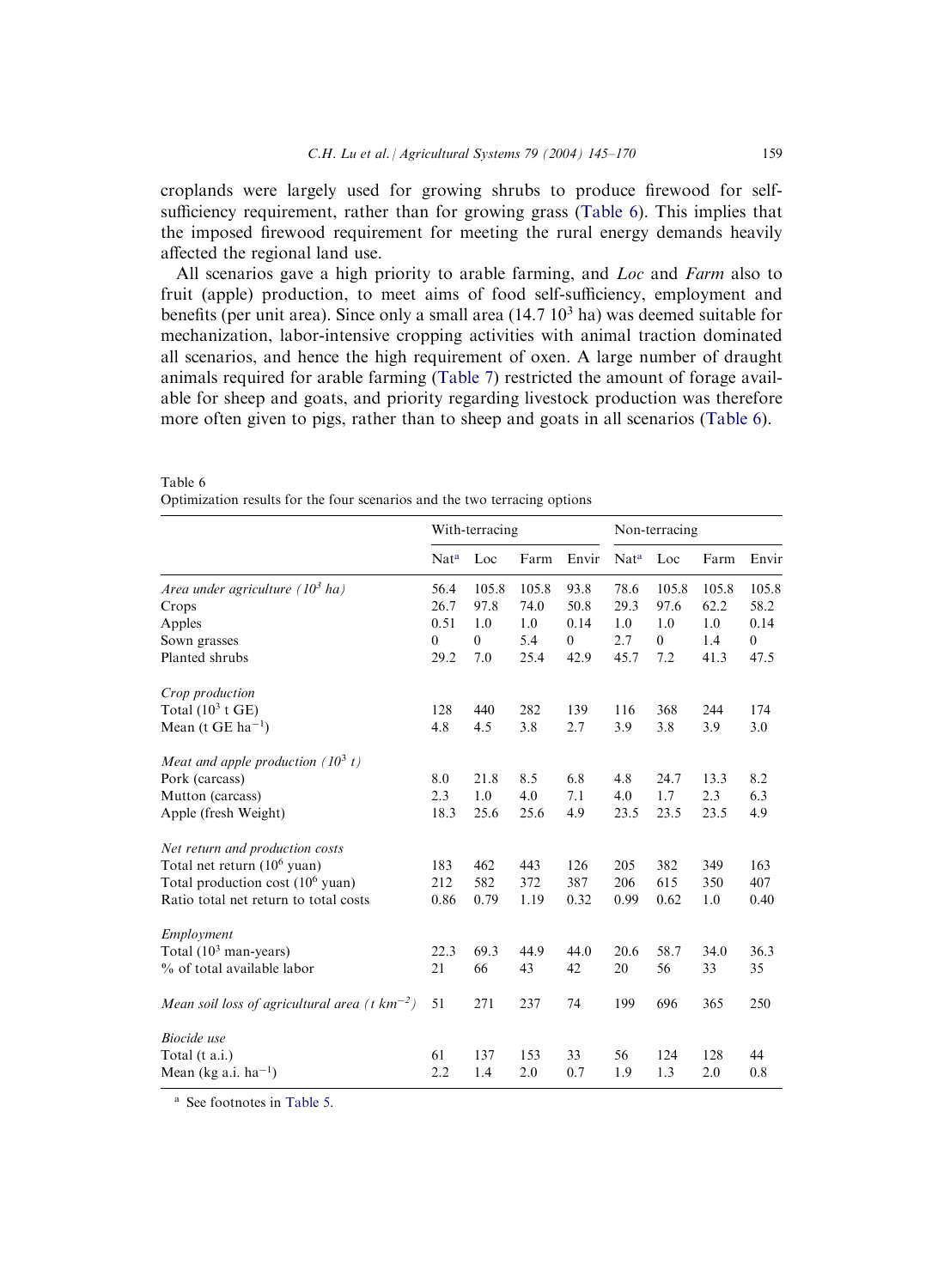<span id="page-15-0"></span>

Fig. 3. Goal values of the selected objectives in the four scenarios. Total and mean crop production is in Grain Equivalents, and total biocide use is in active ingredients, but the current use is in commercial formulation. Nat, Loc, Farm and Envir refer to footnotes in [Table 5](#page-12-0). 1998: actual data for Ansai from 1998; WT: with-terracing option, and NT: non-terracing option.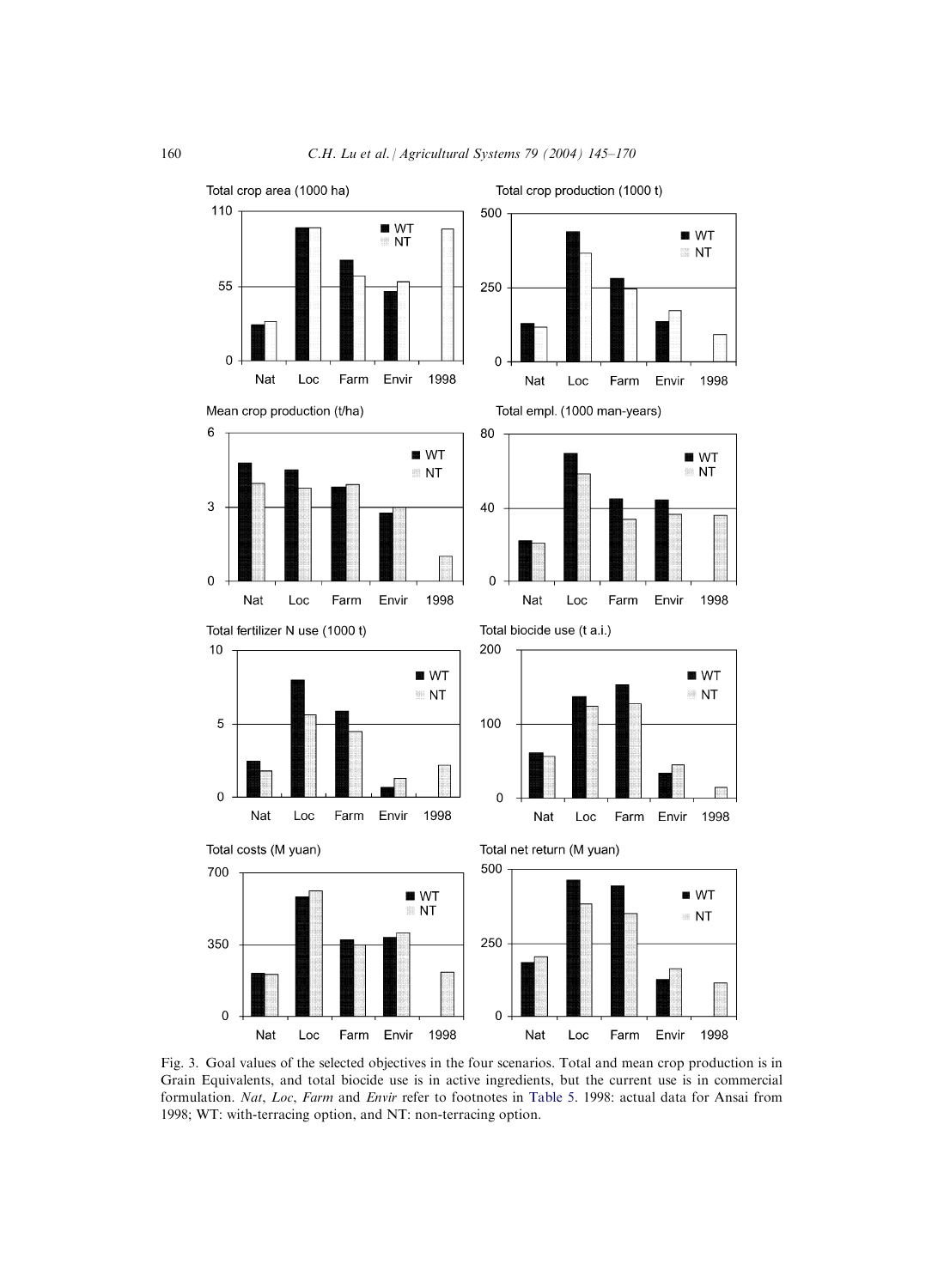<span id="page-16-0"></span>Some crop rotations dominated the selected cropping activities, particularly in Loc and Farm of the with-terracing option ([Fig. 4](#page-17-0)). Rotations including corn were selected most often because of high yield potential of corn. In Nat and Envir, particularly when terracing was not applied, the selected crop rotations were much more diversified than those in other scenarios, satisfying the aims of soil conservation and environmental protection.

# 4.2. Food self-sufficiency and crop production

Meeting the food requirement for self-sufficiency seems not a problem from a biophysical point of view. Even if the current cropland area is reduced by 70%, enough food for self-sufficiency could be produced  $(Nat)$  by selecting cropping activities that are most productive and meet the requirements for specific food products as indi-cated in [Section 3.4](#page-10-0). If targeted to achieve a high crop production  $(Loc)$ , more than fourfold of the food requirements for the projected rural population in 2020 could

Table 7

Number of oxen and transport donkeys and their actual working time expressed as a percentage of 365 days per year assuming 8 h a day

|                                          | Current $(1998)^a$ With-terracing |                |                |                     | Non-terracing  |              |                                                                 |      |
|------------------------------------------|-----------------------------------|----------------|----------------|---------------------|----------------|--------------|-----------------------------------------------------------------|------|
|                                          |                                   |                |                |                     |                |              | Nat <sup>b</sup> Loc Farm Envir Nat <sup>b</sup> Loc Farm Envir |      |
| Total oxen $(103$ oxen unit)             | 9.2                               | 4.8 29.0 10.9  |                | 13.3 11.1 40.7 20.0 |                |              |                                                                 | 26.5 |
| Total donkey $(10^3$ donkey unit)        | 6.5                               |                | 5.8 23.2 14.7  | 13.0                |                | 7.0 19.4 9.8 |                                                                 | 12.6 |
| Actual working time of oxen $(\% )$      | na <sup>c</sup>                   |                | 28.3 24.9 33.4 | 34.8                | 27.0 24.9 33.5 |              |                                                                 | 26.2 |
| Actual working time of donkey $(\% )$ na |                                   | 26.4 19.0 17.9 |                | 33.3                | 27.1           | 19.2 23.7    |                                                                 | 29.9 |

<sup>a</sup> current numbers of draught animals are estimated based on 1998 Ansai Yearbook data.

<sup>b</sup> see footnotes in [Table 5](#page-12-0).

<sup>c</sup> na, not available.

Table 8

Total N use and loss, share of manure N, and mean N use and N loss per ha agricultural land (total lands allocated to cropping, apple and sown grassland activities)

|                                                         |                  | With-terracing |      | Non-terracing |                  |     |      |       |
|---------------------------------------------------------|------------------|----------------|------|---------------|------------------|-----|------|-------|
|                                                         | Nat <sup>a</sup> | Loc            | Farm | Envir         | Nat <sup>a</sup> | Loc | Farm | Envir |
| Total N use $(10^3$ t N)                                | 3.6              | 10.8           | 7.8  | 3.3           | 3.3              | 9.0 | 6.5  | 4.0   |
| $\%$ of total N use covered through manure <sup>b</sup> | 33               | 26             | 25   | 81            | 46               | 38  | 31   | 68    |
| Mean total N use (kg per ha agric. land)                | 128              | 107            | 96   | 58            | 94               | 90  | 97   | 63    |
| Mean fertilizer N use (kg per ha agric. land)           | 90               | 81             | 73   | 12            | 54               | 57  | 70   | 22    |
| Total N loss $(10^3 \text{ t N})$                       | 1.4              | 3.9            | 2.9  | 2.3           | 1.7              | 3.9 | 2.7  | 2.8   |
| $\%$ of total N loss covered by livestock <sup>c</sup>  | 47               | 41             | 41   | 73            | 53               | 48  | 41   | 66    |
| Mean N loss (kg per ha agric. land)                     | 24               | 37             | 27   | 25            | 22               | 37  | 26   | 26    |

<sup>a</sup> See footnotes in [Table 5](#page-12-0).

 $<sup>b</sup>$  100 minus this percentage is covered through chemical fertilizers.</sup>

<sup>c</sup> 100 minus this percentage is from cropping, apple and sown grassland activities.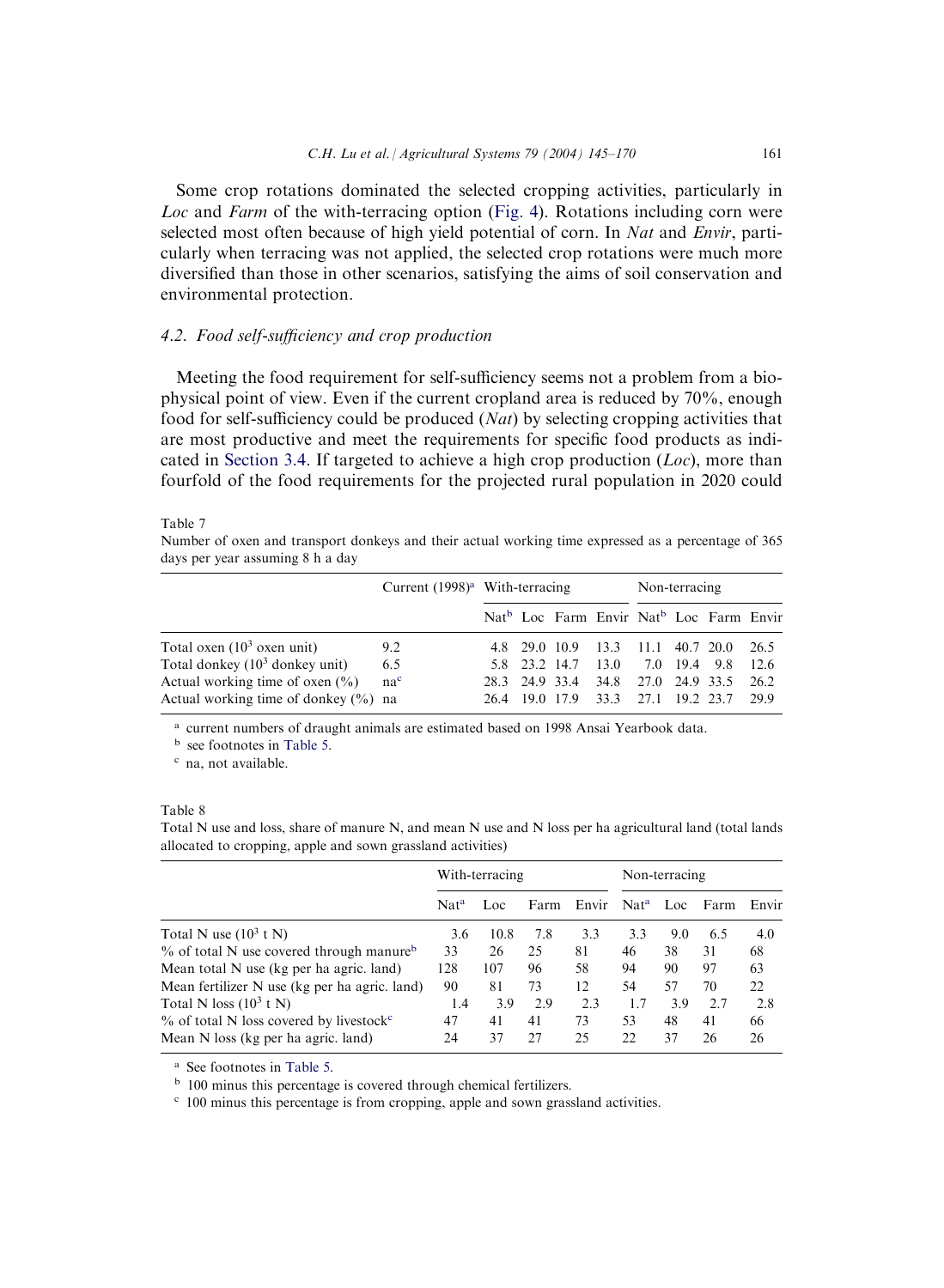<span id="page-17-0"></span>

Fig. 4. Main crop rotations selected and the area (as a percentage of the total area allocated to crops) in the four scenarios. CSC: corn/soybean/corn, MSC: millet/soybean/corn, CMP: corn/millet/autumn potato, PWC: summer potato/wheat/corn; FWPM: flax/wheat/autumn potato/millet; A3CM: alfalfa (3 years)/corn/millet; FA5MC: flax/alfalfa (5 years)/millet/corn. Nat, Loc, Farm and Envir refer to footnotes in [Table 5](#page-12-0). t: with-terracing option, and 0: non-terracing option.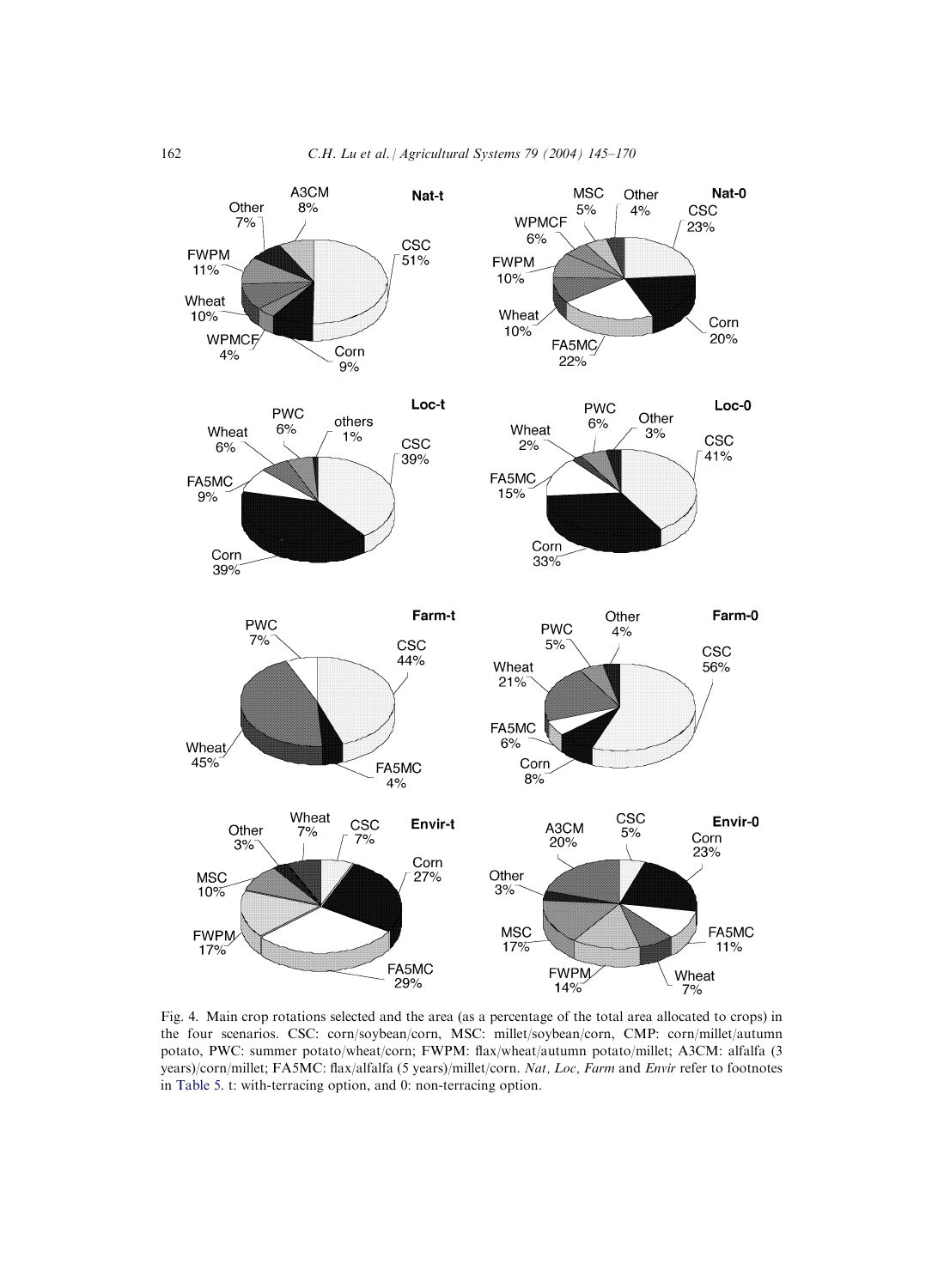be produced. To realize these goals, arable farming must be substantially intensified. For instance, the mean crop production in Nat was 4.8 and 3.9 t GE ha<sup>-1</sup>, with a mean input of 90 and 54  $\text{kg}$  ha<sup>-1</sup> for fertilizer N, and 2.2 and 1.9 kg a.i. ha<sup>-1</sup> for biocides, respectively, for the two terracing options. These inputs are much higher than those in current practices [\(Fig. 3](#page-15-0)).

Results of *Envir* indicate that it is also possible to produce enough food for selfsufficiency at low inputs of fertilizer N ([Table 8\)](#page-16-0). In this case, the required fertilizer N was only 30 and 45% of that used in Ansai in 1998, respectively, for the two terracing options. This low use of fertilizer N can be explained by the selection of cropping activities with N-limited yields (Table 9), a relatively high share of alfalfa-based crop rotations ([Table 10,](#page-19-0) [Fig. 4](#page-17-0)), and a high share of manure in the total N use ([Table 8\)](#page-16-0).

## 4.3. Soil loss and soil conservation

The model results indicate that soil loss can be greatly reduced. The average soil loss from the agricultural land uses (cropland, orchard, sown grass and planted shrubs) was  $0.5-2.7$  t ha<sup>-1</sup> in the four scenarios when terracing was used, and 2.0– 7.0 t ha<sup> $-1$ </sup> when no additional terracing was applied [\(Table 6\)](#page-14-0). These soil losses are estimated to be less than 10% of the current rate of soil losses in Ansai ([CAAC,](#page-9-0) [1993\)](#page-9-0).

Several options exist for achieving the soil conservation aims. One choice is conversion of marginal farmlands and restricting cropping to the most suitable land units. This has been strongly promoted by the government in recent years through the implementation of the program 'conversion of croplands into forests/grass'. This option seems highly possible but may increase unemployment, as revealed in Nat ([Fig. 3\)](#page-15-0). Building terraces on slope lands could be an alternative. Terracing is not only effective in soil loss control, but also increases crop yield and utilizes the large rural labor resource. Therefore, terracing was highly selected in the four with-terracing

|                                |      | With-terracing |      |       | Non-terracing    |      |      |       |  |  |
|--------------------------------|------|----------------|------|-------|------------------|------|------|-------|--|--|
|                                | Nata | Loc            | Farm | Envir | Nat <sup>a</sup> | Loc  | Farm | Envir |  |  |
| Total area $(10^3$ ha)         |      |                |      |       |                  |      |      |       |  |  |
| Nitrogen-limited yield level   | 1.8  | 14.4           | 3.1  | 44.7  | 7.8              | 38.7 | 3.7  | 45.6  |  |  |
| Rainfed yield level            | 20.6 | 79.1           | 66.5 | 4.6   | 17.1             | 54.6 | 54.2 | 8.5   |  |  |
| Irrigated yield level          | 4.4  | 4.4            | 4.4  | 1.6   | 4.4              | 4.4  | 4.4  | 4.0   |  |  |
| Percent of total cropping area |      |                |      |       |                  |      |      |       |  |  |
| Nitrogen-limited yield level   | 6.8  | 14.7           | 4.2  | 87.9  | 26.7             | 39.6 | 5.9  | 78.5  |  |  |
| Rainfed yield level            | 76.9 | 80.8           | 89.9 | 9.0   | 58.5             | 55.9 | 87.1 | 14.7  |  |  |
| Irrigated yield level          | 16.3 | 4.5            | 5.9  | 3.1   | 14.9             | 4.5  | 7.0  | 6.9   |  |  |

Table 9

|  |  | Land area allocated to different yield levels in the four scenarios |  |  |  |  |  |  |  |  |
|--|--|---------------------------------------------------------------------|--|--|--|--|--|--|--|--|
|--|--|---------------------------------------------------------------------|--|--|--|--|--|--|--|--|

<sup>a</sup> See footnotes in [Table 5](#page-12-0).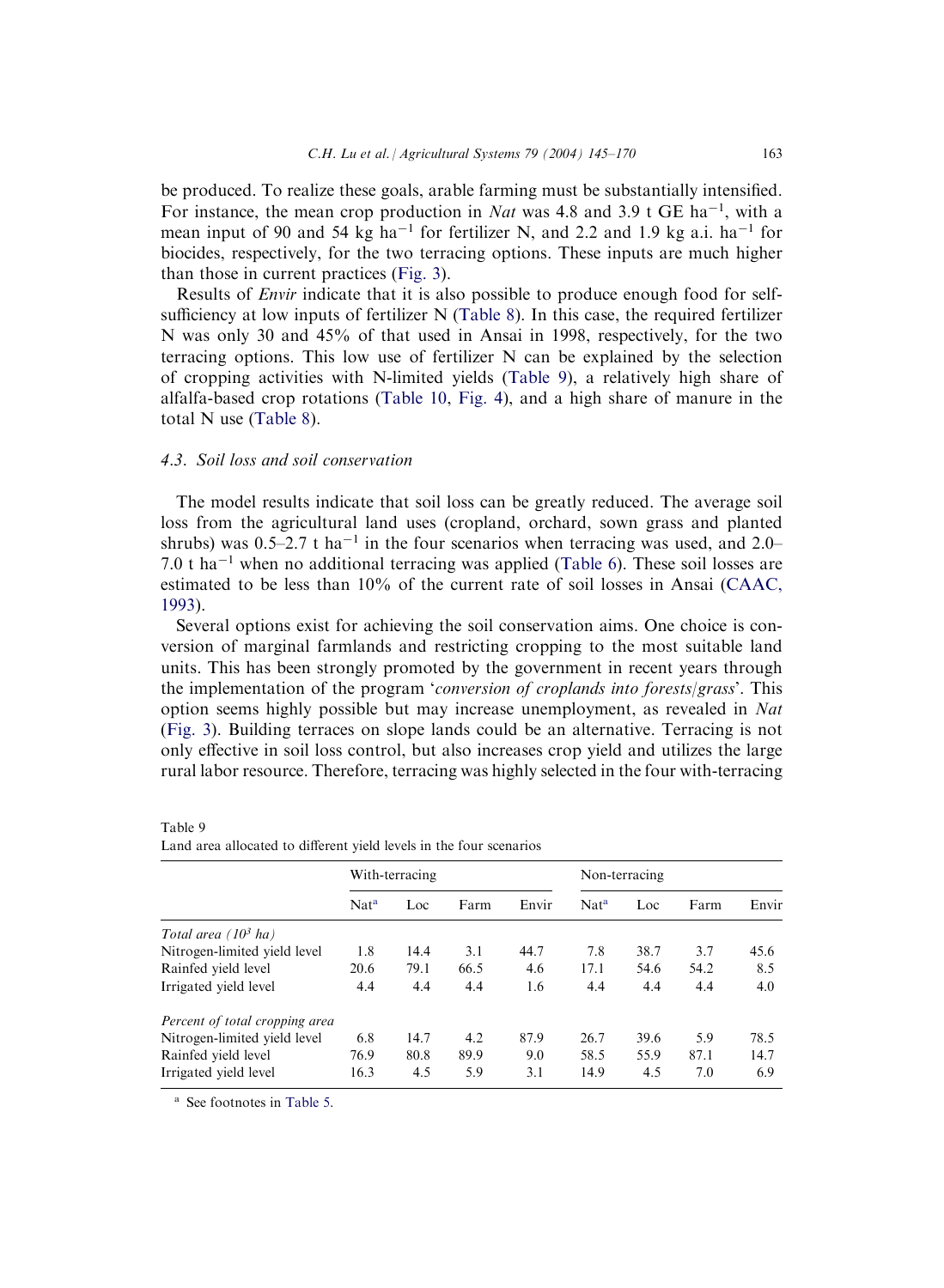<span id="page-19-0"></span>scenarios (Table 10). An increase of labor inputs by terracing did not affect the benefit much, because terraces were built during the fallowing period, and thus efficiency of labor use was enhanced. Both the scenarios Loc and Farm even obtained a higher profit per unit production costs in the with-terracing option than in the nonterracing option [\(Table 6](#page-14-0)). Without terracing, agro-technical measures of furrowridging and crop residue left as mulch were most often selected for soil conservation (Table 10), and next the alfalfa-based crop rotations with 6–32% of the total cropping area.

# 4.4. Employment

Labor was not a binding constraint for the scenarios, i.e., available labor was abundant, even during the periods with a peak labor demand. Reducing the area for cropping greatly decreased employment. In the extreme case of Nat, only 20% of the available rural labor was employed in agriculture [\(Table 6](#page-14-0)). Total employment in Loc was 66 and 56% of the total available rural labor, respectively, for the two terracing options, but, to achieve this, all present farmlands should be maintained. Prioritizing employment in agriculture stimulated the selection of labor-intensive cropping activities (without use of machinery), and thus reduced profit as a result of increased costs for labor and draught animals per unit area. The net return per unit production cost was markedly lower in Loc than in Farm and Nat, largely because of the higher amount of labor and draught animals involved in agriculture ([Tables 6](#page-14-0) [and 7\)](#page-14-0).

| residue left on-field                                                                     |                |      |      |       |                 |      |      |       |
|-------------------------------------------------------------------------------------------|----------------|------|------|-------|-----------------|------|------|-------|
|                                                                                           | With-terracing |      |      |       | Non-terracing   |      |      |       |
|                                                                                           | Nata           | Loc  | Farm | Envir | Nata            | Loc  | Farm | Envir |
| Area allocated to different soil conservation measures ( $10^3$ ha)                       |                |      |      |       |                 |      |      |       |
| Alfalfa-based crop rotations                                                              | 2.8            | 8.5  | 3.1  | 15.8  | 6.8             | 15.0 | 4.1  | 18.6  |
| Residue left on-field                                                                     | 2.6            | 47.4 | 42.1 | 4.5   | 3.8             | 42.8 | 37.2 | 36.7  |
| Furrow-ridging                                                                            | 2.8            | 31.8 | 4.9  | 4.6   | 21.2            | 89.5 | 48.0 | 50.4  |
| Bench terracing                                                                           | 19.0           | 35.8 | 33.5 | 42.4  | nc <sup>b</sup> | nc   | nc   | nc    |
| Spaced terracing                                                                          | 0.0            | 22.7 | 25.0 | 1.0   | nc              | nc   | nc   | nc    |
| Area allocated to different soil conservation measures ( $\%$ of the total cropping area) |                |      |      |       |                 |      |      |       |
| Alfalfa-based crop rotations                                                              | 10.5           | 8.7  | 4.2  | 31.1  | 23.1            | 15.3 | 6.5  | 32.0  |
| Residue left on-field                                                                     | 9.5            | 48.4 | 56.9 | 8.9   | 12.8            | 43.9 | 59.9 | 63.2  |
| Furrow-ridging                                                                            | 10.5           | 32.5 | 6.6  | 9.1   | 72.5            | 91.7 | 77.2 | 86.6  |
| Bench terracing                                                                           | 71.0           | 36.6 | 45.3 | 83.4  | nc              | nc   | nc   | nc    |
| Spaced terracing                                                                          | 0.0            | 23.2 | 33.8 | 2.0   | nc              | nc   | nc   | nc    |

Table 10

Cropping area with specific soil conservation measures in the four scenarios. The figures in each column cannot be added up, as some measures are applied simultaneously, for example, furrow-ridging and residue left on-field

<sup>a</sup> See footnotes in [Table 5](#page-12-0).

b nc, not considered.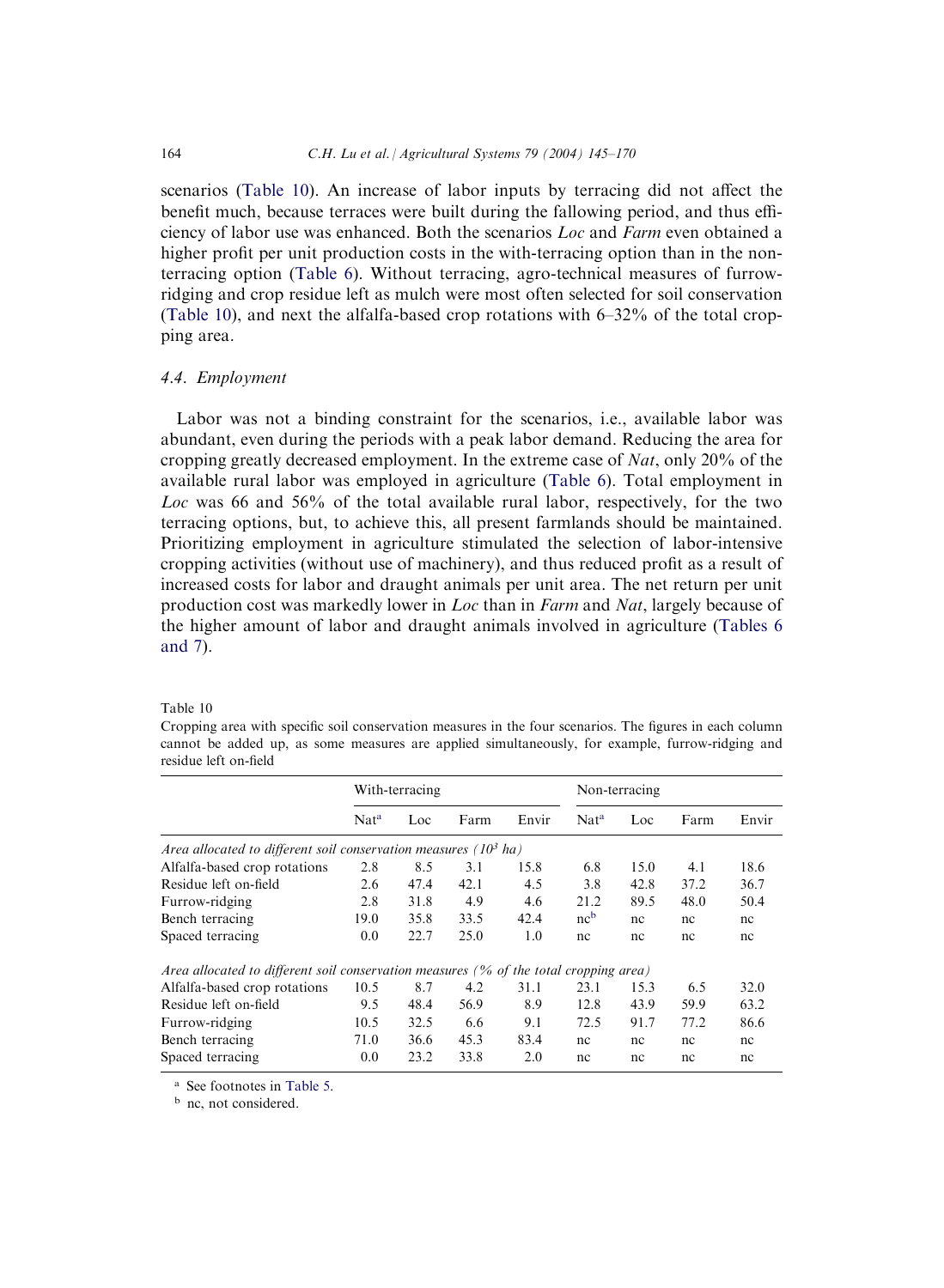## <span id="page-20-0"></span>4.5. Net return and production costs

Total net return from agriculture increased greatly with an increase of production inputs ([Fig. 3](#page-15-0)). For instance, total net return in Farm was increased 2- to 3-fold at an increase of production costs with around 60–70% compared to that in 1998.

Total net return in the various scenarios was composed of 48–71, 20–42 and 6– 22%, respectively, from arable farming, livestock and fruit production. Total production costs was composed of 32–43 from labor, 8–16% from fertilizers and biocides, and 40–59% from draught animals, feeds, seeds, irrigation, small farm equipment, machinery and terracing. The low share of agro-chemicals in the total production costs was because a significant part of the nutrient requirements was covered by manure (nutrients from manure were not priced) ([Table 8](#page-16-0)). The use of oxen and donkeys was high in comparison with that in 1998, particularly in the scenarios without use of terracing ([Table 7\)](#page-16-0). This high demand of oxen largely resulted from the use of the furrow-ridging technique for soil conservation ([Table 10\)](#page-19-0). Use of this technique caused a high need of oxen during the land preparation, however, oxen requirement was low during the growing period, and hence the low use rate for oxen [\(Table 7\)](#page-16-0). This resulted in high needs of feed to keep this large number of draught animals, and therefore increased production costs.

#### 5. Discussion and conclusions

#### 5.1. Achievements and limitations of the study

The study presents methodical and operational ways of applying explorative land use studies and MGLP to a county with soil conservation, food self-sufficiency and rural employment objectives. The study revealed relationships between components of the system, e.g., between plant and animal production, and trade-offs between economic, social and environmental objectives, that could not be revealed without such a quantitative system analysis. [Section 5.2](#page-21-0) summarizes the major findings for Ansai county.

The scenario results were generated with explicit assumptions regarding e.g., the self-sufficiency requirement of agricultural products and prices, to indicate the biophysical and agro-technical potentials for future agricultural development. Results may be strongly affected when any of these assumptions is changed. Particularly assumptions regarding prices may have important implications. If deemed desirable, variable prices using price elasticity could be implemented in the LP model ([Hazell](#page-23-0) [and Norton, 1986](#page-23-0)).

The study presented in this paper should be considered as an input to a policy design procedure, not providing blue-prints for future land use, but rather as a means to learn about the regional potentials and limitations and about possible conflicts between objectives ([Rossing et al., 1999\)](#page-25-0). Note, that the study only addresses the regional and sub-regional scale. Many decisions regarding land and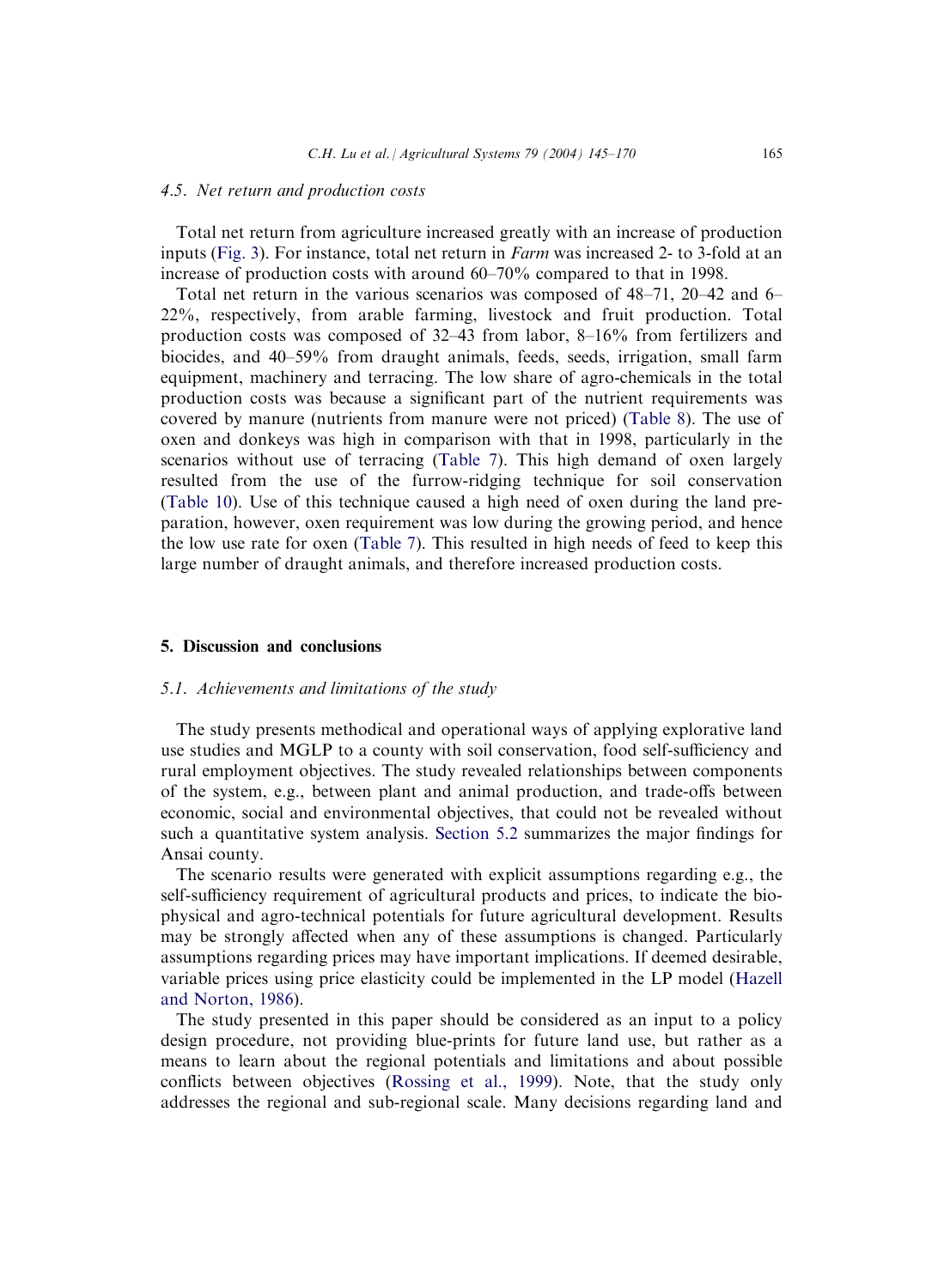resource use are taken by farmers or communities. Farm level studies are required to explore farm scale opportunities and constraints.

The scenarios presented here are relevant to the main problems as perceived by the local government and rural communities, based on current knowledge and understanding of the regional development issues. However, these scenarios should not be considered as the only possible options, as numerous other possibilities can be formulated according to preferences of stakeholders. Different scenarios can be easily generated with the MGLP model when other priorities and goal values are specified by stakeholders.

## 5.2. Highlights of the results

The results of this study provide stakeholders with the following perspectives, if alternative land uses and production activities are adopted:

- 1. Food requirements for self-sufficiency can be guaranteed from a bio-physical point of view. There is a large potential to reduce the area currently used for crop production. To meet the estimated food requirement of the rural population in 2020, a cropping area of ca. 30% (Nat) of the cultivated area in 2000 would be sufficient.
- 2. Arable farming may continue to play a key role in meeting the regional objectives, although there are possibilities to considerably reduce the area of marginal croplands. Livestock production may, to some extent, replace cropping. However, this change seems to be strongly constrained by the large labor 'surplus' in the rural areas, because livestock have lower labor requirements. Given the limited available lands and abundant rural labor force, animal husbandry should focus on indoor feeding, rather than on grazing. This conclusion is in line with the planned development direction of livestock in the local development plan ([OPGS, 2001](#page-24-0)).
- 3. Several options exist to mitigate the problems of land degradation as induced by slope cultivation. Conversion of slope farmlands into more sustainable land uses such as shrubs or grasslands seems a most cost-efficient way of soil conservation and ecological restoration, but this requires alternatives for the large rural labor force. Alternatively, terracing could be a promising choice, not only because of the high efficiency in soil loss control, but because terracing can increase crop yield and utilize rural labor. Another option is the use of agro-techniques for soil conservation, such as furrow-ridging tillage, leaving crop residues on field and growing crops in rotations with alfalfa. It should be noted that although furrow-ridging is efficient in preventing soil loss, its preparation needs traction from oxen. Due to the low need of oxen in the crop-growing period, this results in a low use-efficiency of the oxen, while putting heavy pressure on the limited feed resources. Growing crops in rotations with alfalfa may be a promising alternative because of its efficiency in controlling soil losses with low fertilizer N and capital inputs.

<span id="page-21-0"></span>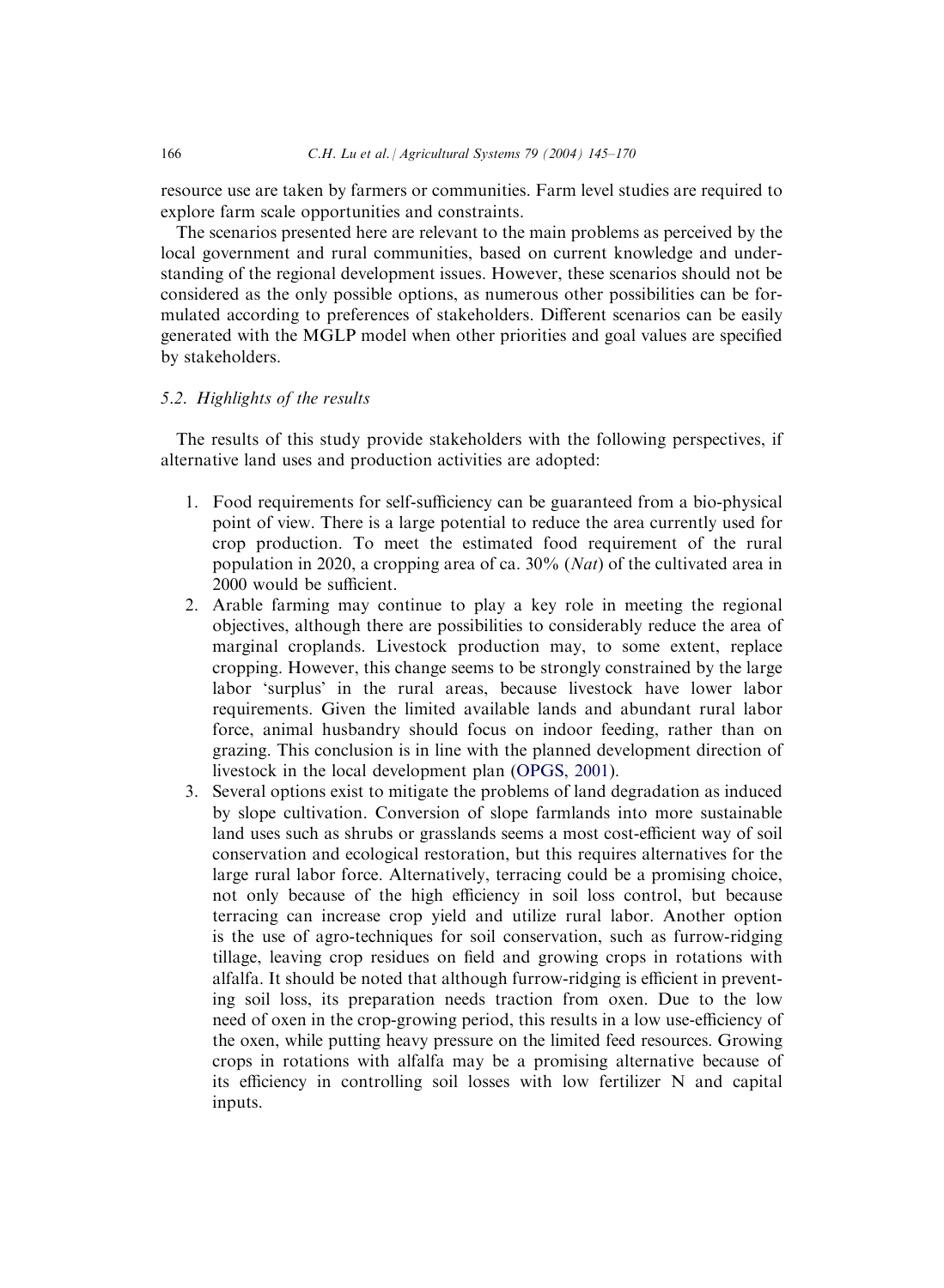4. There is a relatively strong trade-off between agricultural employment and labor productivity in terms of net return per laborer (see also [Lu and Van](#page-24-0) [Ittersum, submitted for publication\)](#page-24-0). The large rural population and the need for employment could be crucial factors affecting sustainable agricultural development in the long run.

## 5.3. Implications for policy development and on-farm innovations

This study suggests that many possibilities exist for stakeholders to make choices for future agricultural development, and to break the unsustainability spiral by an efficient use of land resources. A prerequisite for adoption of alternative land use systems, and agro-technical and soil conservation measures such as those suggested in this study, is development of appropriate policies that stimulate further reforms of the land tenure system, and investment in infrastructure, soil conservation and education. Fig. 5 presents key measures that may promote an efficient resource use and contribute to the regional development goals.

Land is legally owned by the villager's collective and subject to state regulations. This land tenure system restricts farmer's investment in soil conservation and agriculture, due to insufficient protection of the ownership or interests of the investment. The introduction of household-based farming on the land rented from the state for a long term has alleviated this problem, however, further reforms are necessary ([Heilig, 1999](#page-24-0)). Education is another important issue in this region because of shortage of teachers and finances and the isolation of villages due to the natural conditions. The state has recognized this problem and increased the financial supports to improve education and infrastructure, being an important component of the Development Program for the West China Region as recently implemented. An improvement



Fig. 5. A schematic illustration of main agro-technical and policy measures to stimulate efficient resource use for breaking the unsustainability spiral and meeting various goals of regional development in the Loess Plateau.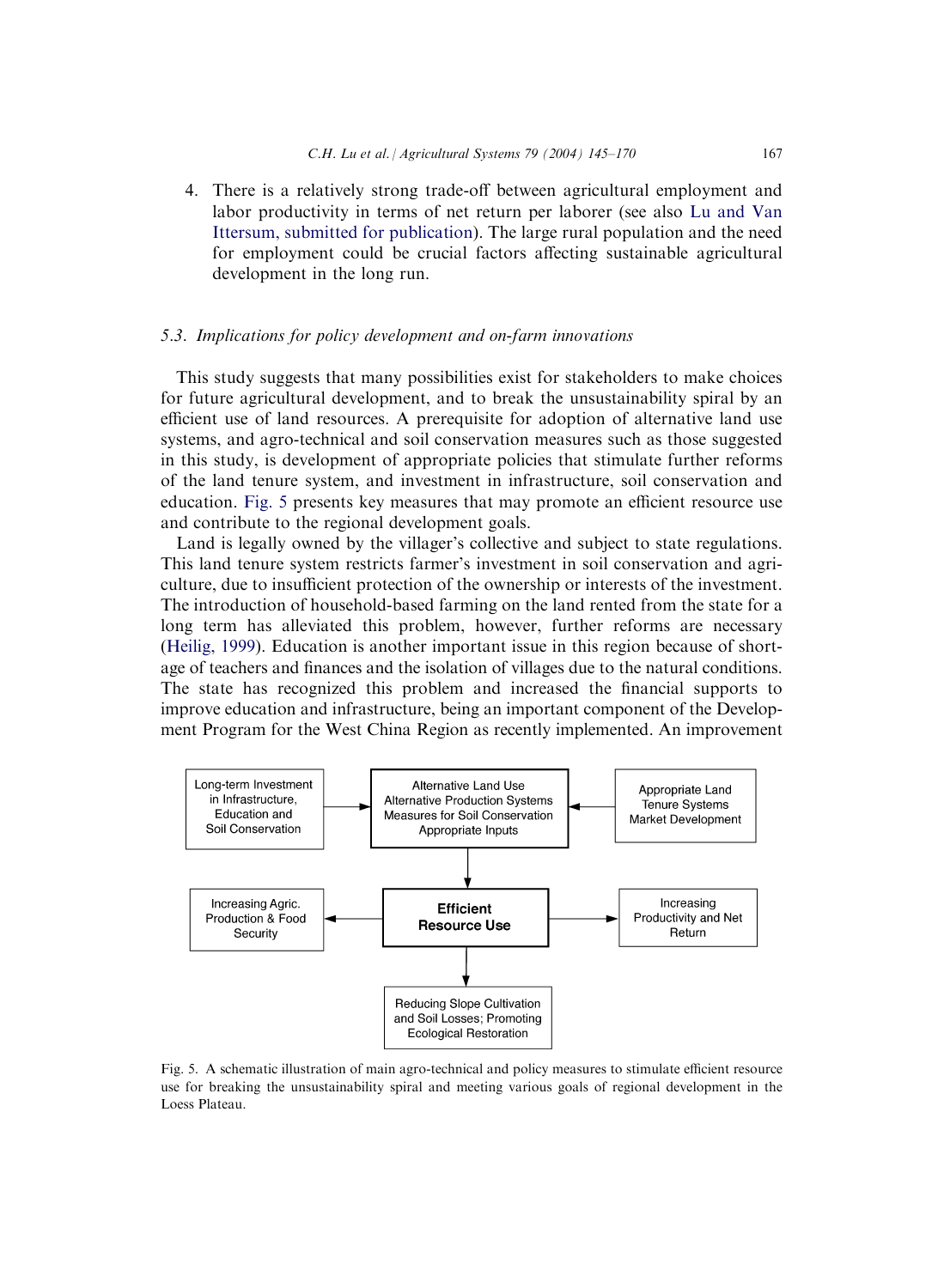<span id="page-23-0"></span>of infrastructure can promote the development of markets, and thus the growth of cash crops such as apple. In the long run, development of non-agricultural employment opportunities to absorb the large surplus rural labor and education related to effective family planning are very important for the sustainable development in this region.

The present study may also be used as a starting point for targeted development and testing of innovations at farm and community scale. Alternative crop rotations, management systems and integration of plant and animal production, such as those suggested in this study, need on-farm development, testing and evaluation. Targeted experimental and model-based research may support such innovation, but strong participation of farmers and communities through on-farm training and pilot demonstrations are essential.

### Acknowledgements

We gratefully acknowledge the three anonymous referees for their valuable comments. The first author thanks the support from the Key Project for Basic Research KZCX2-310 of the Chinese Academy of Science. Important parts of the analysis reported in this paper have been carried out at Wageningen University with financial support from this university and the International Agricultural Center, Wageningen.

## References

- Bouman, B.A.M., Schipper, R.A., Nieuwenhuyse, A., Hengsdijk, H., Jansen, H.G.P., 1998. Quantifying economic and biophysical sustainability trade-offs in land use exploration at the regional level: a case study for the Northern Atlantic Zone of Costa Rica. Ecological Modelling 114, 95–109.
- Brown, L., 1995. Who will feed China: Wake-up Call for a Small Planet. The World Watch Environmental Alert Series. Norton and Co, New York, USA.
- CAAC [Committee of Ansai Anal Compilation], 1993. Ansai anal. Shaanxi People's Publishing House, Xi'an, China (in Chinese).
- Cao, M., Ma, S., Han, C., 1995. Potential productivity and human carrying capacity of an agro-ecosystem: an analysis of food production potential of China. Agricultural Systems 47, 387–414.
- Chen, G.W., Wang, C.Y., Zhao, J., He, J.B., Wang, Y.B. (Eds.), 1988. Experimental Research of Remote Sensing Application on the Loess Plateau. Science Press, Beijing (in Chinese).
- Chen, D.H., 1988. Instruction of farmland map of Ansai County, Shaanxi Province. In: Directions of Resources and Environment Map Series of Ansai. Surveying and Mapping Press, Beijing, pp. 16–19 (in Chinese).
- De Wit, C.T., van Keulen, H., Seligman, N.G., Spharim, I., 1988. Application of interactive multiple goal linear programming techniques for analysis and planning of regional agricultural development. Agricultural Systems 26, 211–230.
- Du, G.H., Gao, L.Q. (Eds.), 1992. A Data Book of Resources, Environment and Socio-economy in the Loess Plateau. China Economy Press (in Chinese).
- Gao, Z.H., 1997. Research on the potential and development of grain stuff production in Yulin Prefecture. Agricultural Research in the Arid Areas 15 (4) (in Chinese, with English abstract).
- Hazell, P.B., Norton, R.D., 1986. Mathematical Programming for Economic Analysis in Agriculture. Collier MacMillan Publishers, London, UK.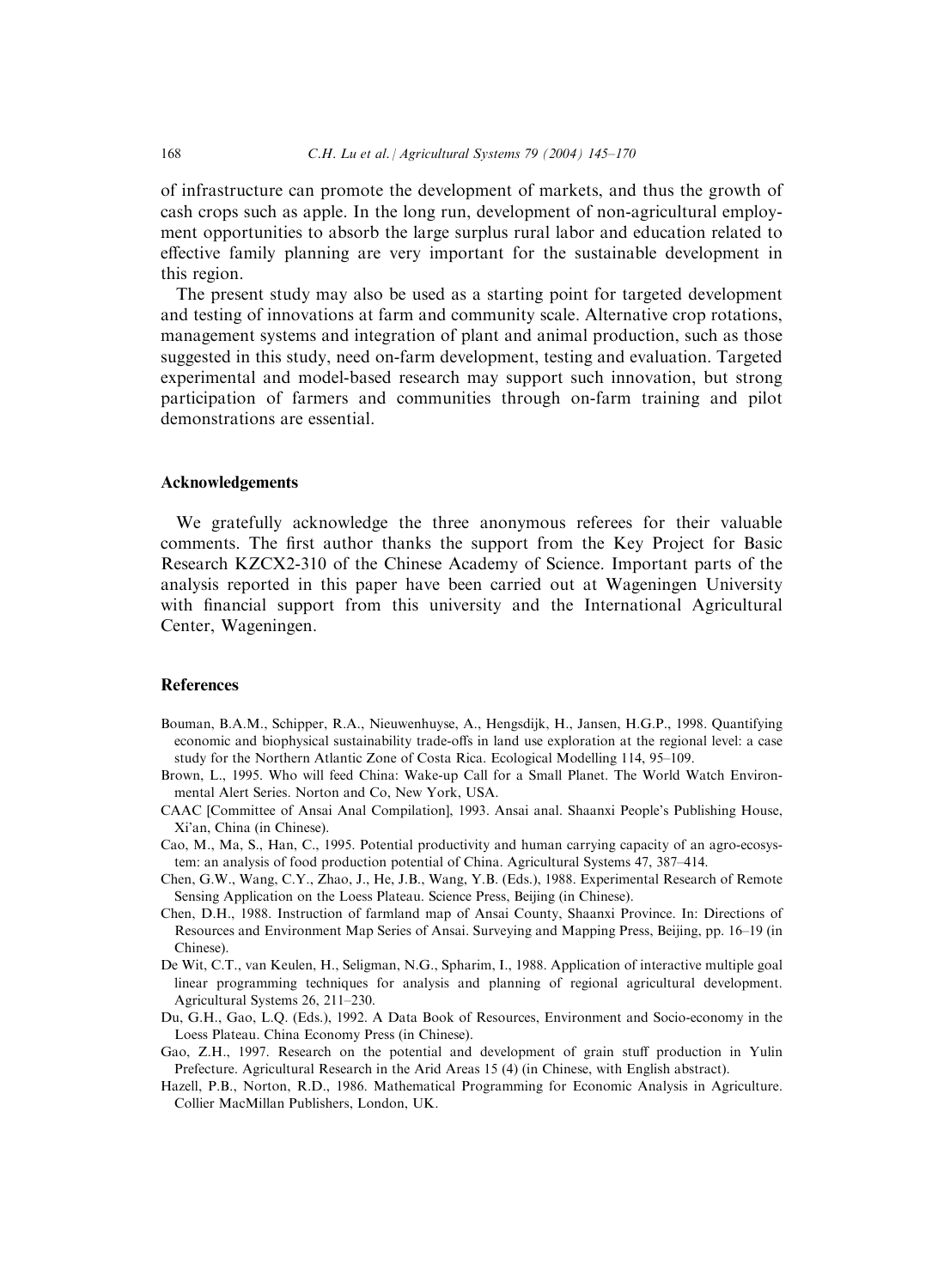- <span id="page-24-0"></span>He, X., Li, Z., Hao, M., Tang, K., Zheng, F., 2003. Down-scale analysis for water scarcity in response to soilwater conservation on Loess Plateau of China. Agriculture, Ecosystems and Environment 94, 355–361.
- Hengsdijk, H., Van Ittersum, M.K., 2002. A goal-oriented approach to identify and engineer land use systems. Agricultural Systems 71, 231–247.
- Heilig, G.K., 1999. Can China feed itself? A system for evaluation of policy options. Science for Global Insight, IIASA, Laxenburg (CD-ROM Vers. 1.1).
- Hou, G.L., Wang, L., Yuan, J.Z., Zhang, R.Y. (Eds.), 1990. Rational use of Agricultural Climatic Resources in the Loess Plateau. China Science and Technology Press, Beijing (in Chinese).
- Hou, X.L., Cao, Q.Y., 1990. Study on the benefit of plants to reduce sediment in the loess rolling gullied region of Northern Shaanxi. Bulletin of Water and Soil Conservation 1990 (2), 33–40 (in Chinese, with English abstract).
- Hubacek, K., Sun, L., 2001. A scenario analysis of China's land use and land cover change: incorporating biophysical information into input–output modeling. Structural Change and Economic Dynamics 12, 367–397.
- Jiang, L.T., Zhao, X.H., Qiao, Y.B., 1992. The key measures for spring maize production over one ton per mu on Weibei rainfed highland. Agricultural Research in the Arid Areas 1992 (3), 30–37 (in Chinese, with English abstract).
- IWSC, [Institute of Water, Soil Conservation of Northwestern China, Chinese Academy of Sciences] (Eds.), 1992. Integrated control and development of small catchment in the Loess Plateau. Science & Technology Literature Press, Beijing, 647pp. (in Chinese)
- Lu, C.H., 2000. Breaking the Spiral of Unsustainability: An Exploratory Land Use Study for Ansai, the Loess Plateau of China. PhD thesis, Wageningen University, Wageningen, the Netherlands.
- Lu, C.H., Van Ittersum, M.K. A trade-off analysis for policy objectives in Ansai, the Loess Plateau (submitted for publication).
- Lu, C.H., Van Ittersum, M.K., Rabbinge, R., 2003. Quantitative assessment of resource-use efficient cropping systems: a case study for Ansai in the Loess Plateau of China. Eur. J. Agron. 19 (2), 311–326.
- Luyten, J.C., 1995. Sustainable World Food Production and the Environment, Report 37. Research Institute for Agrobiology and Soil Fertility (AB-DLO), Wageningen, The Netherlands.
- Luyten, J.C., Qinghua, S., Penning de Vries, F.W.T., 1997. The limits of consumption and production of food in China in 2030. In: Teng, P.S., Kropff, M.J., Ten Berge, H.F.M., Aggarwal, P.K. (Eds.), Applications of Systems Approaches at the Farm and Regional Levels. Kluwer Academic Publishers, UK.
- Mitchell, G., Ray, H.G., Verel, B., Williams, J., 1998. EPIC documentation. Available from: http:// www.brc.tamus.edu/epic/documentation. Steve Dagitz, Webmaster.
- OPGS [Office for People's Government of Shaanxi], 2001. The Ten-Five-Year's plan for socio-economic development of Shaanxi Province: the key specialty plan for rural socio-economic development; and the Ten-Five-Year's plan for socio-economic development of Yan'an City, Shaanxi Province. Available from: http://www.shaanxi.gov.cn/15plan (in Chinese).
- Peng, L., Peng, X.L., Hou, Q.C. (Eds.), 1991. Integrated developments and rational planning of cropping, forestry and animal husbandry in the Loess Plateau region. Science Press, Beijing (in Chinese).
- Rabbinge, R., 1993. The ecological background of food production. In: Crop Protection and Sustainable Agriculture. CIBA Foundation Symposium 177, John Wiley & Sons, New York, pp. 2–28.
- Rabbinge, R., 1997. Integrating policy and technical issues for international research on agriculture and the environment using systems approaches. In: Teng, P.S., Kropff, M.L., Ten Berge, H.F.M., Aggarwal, P.K. (Eds.), Applications of Systems Approaches at the Farm and Regional Levels, Vol. 1. Kluwer Academic Publishers in cooperation with International Rice Research Institute and International Consortium for Agricultural Systems Applications, UK, pp. 249–262.
- Rabbinge, R., Van Diepen, C.A., Dijsselbloem, J., De Koning, G.J.H., Van Latesteijn, H.C., Woltjer, E., Van Zijl, J., 1994. 'Ground for choices': A scenario study on perspectives for rural areas in the European Community. In: Fresco, L.O., Stroosnijder, L., Bouma, J., Van Keulen, H. (Eds.), The Future of the Land: Mobilising and Integrating Knowledge for Land Use Options. John Wiley & Sons, New York, pp. 95–121.

Rhoades, R.E., Harwood, R.R., 1992. A framework for sustainable agricultural development: synthesis of